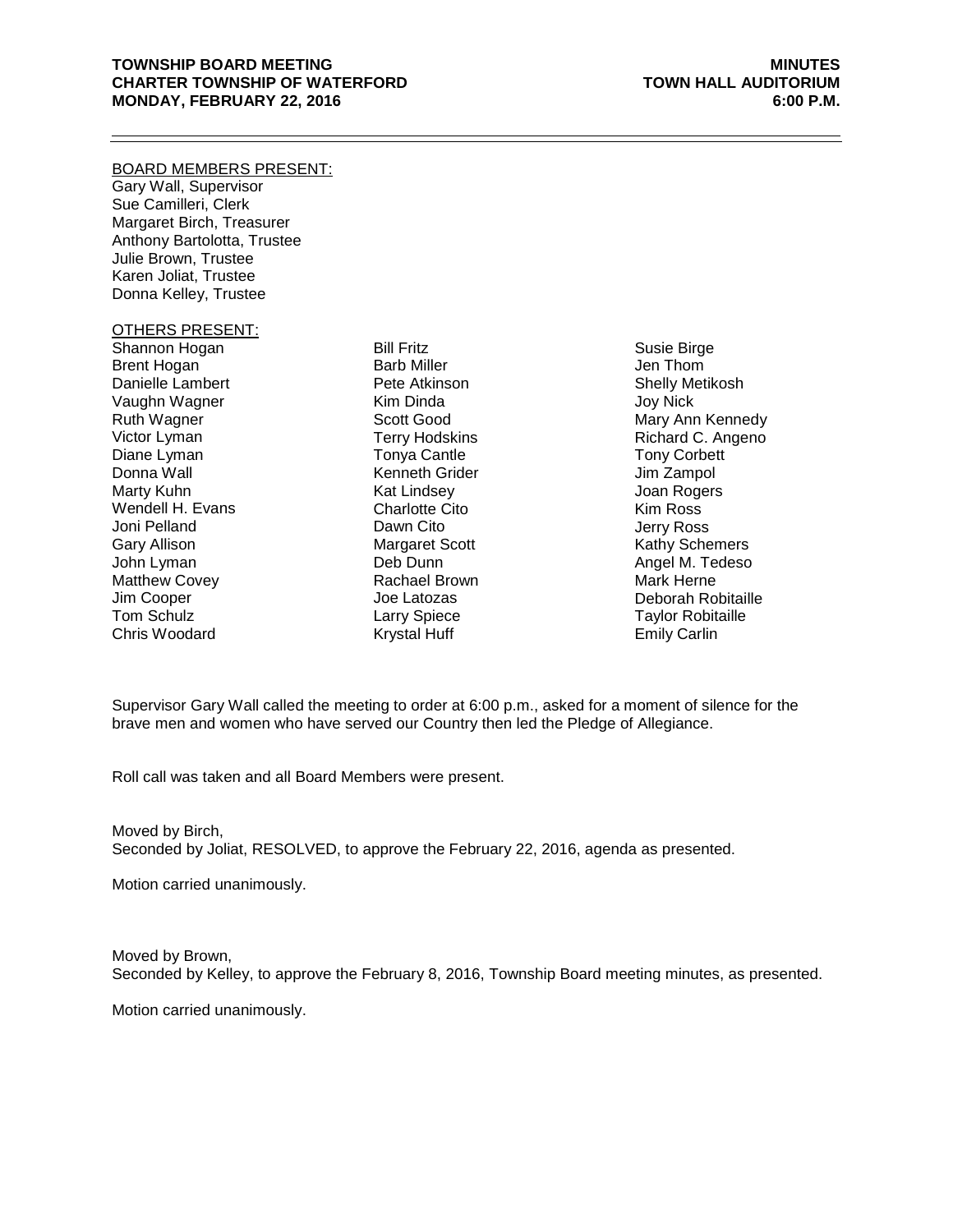Moved by Bartolotta,

Seconded by Brown, RESOLVED, to approve the payment of the bills for February 22, 2016, as presented. A list of the bills is attached to these minutes; a roll call vote was taken.

Ayes: Wall, Camilleri, Birch, Bartolotta, Brown, Joliat and Kelley Nays: None Absent: None

Motion carried unanimously.

## **ANNOUNCEMENTS:**

- 1. Parks and Recreation is registering girls in 3rd through 8th grade for Girls Spring Softball with Waterford Little League. Registration is [on-line](http://waterfordmi.gov/224/Parks-Recreation) through Thursday, March 3, 2016. For more information please contact 248-674-5441.
- 2. Waterford Parks and Recreation is registering boys ages 4-14 and girls 4-16 for Spring Soccer. Registration is [on-line](http://waterfordmi.gov/224/Parks-Recreation) and ends on Thursday, March 3, 2016. Please call 248-674-5441 for more information.
- 3. Election Inspectors are needed for the March 8, 2016, Presidential Primary. Computer experience is helpful but not required. Please visit the Clerk's [webpage](http://waterfordmi.gov/159/Election-Information) for more information or call 248-674-6266.
- 4. The Waterford Historical Society presents its 15th annual Fashion Show on Saturday, March, 26, 2016. The show is styled exclusively for this event by The Clothing Cove of Milford and modeled by the women of Waterford including Township Clerk Sue Camilleri and Township Treasurer Margaret Birch. The show takes place at the Silver Lake Golf Club at 2602 W. Walton Blvd. in Waterford. Lunch is provided along with an opportunity to shop from The Clothing Cove travelling boutique. Tickets are \$30.00 each and benefit the Waterford Historical Society. Event starts at 11:00 a.m. For tickets please call Betty Seymour 248-666-4265.
- 5. The Waterford Township Wellhead Protection Committee is seeking community-minded individuals who are interested in serving. The Committee seeks to add citizen representation from within the community to attend quarterly meetings and provide input on how to improve our Wellhead Protection Program. Contact Dan Stickel (248-618-7451) at the DPW for details if you are interesting in serving.
- 6. The Waterford Township Neighborhood Preservation Corps is seeking volunteers for the 2016 season to help with identifying and reporting simple nuisance violations and blight conditions in the Township. For more information or to volunteer, please contact the Supervisor's office at 248-674- 6201 or [email](http://waterfordmi.gov/Admin/AgendaCenter/Item/Edit/gwall@waterfordmi.gov) the Supervisor's office.
- 7. The Fire Department performed an Ice Rescue on February 20, 2016, on Elizabeth Lake.
- 8. The Waterford Cable Commission is happy to announce the 2016 Waterford Cable Commission Scholarship. Four scholarships are available, each one in the sum of \$1,000. Any 2016 graduating senior pursuing further studies in the media arts, and is a Waterford resident, may apply. The application process opens on Monday, February 15, 2016 and closes on Monday, May 9, 2016. Applications are available on the Township website only, as well as further information and guidelines regarding the scholarship and application process.

### **Awards & Presentations Employee of the Year Presentation - Dawn Cito, Purchasing / Accounting Coordinator**

Jen Thom, President of the Employee Recognition Committee presented Dawn Cito, Purchasing/Accounting Coordinator (Clerk's Office) with the Employee of the Year Award.

Barb Miller, Accounting Manager / Budget Director and Clerk Camilleri also spoke to Ms. Cito's hard work and dedication to the Township. The Board of Trustees offered their congratulations.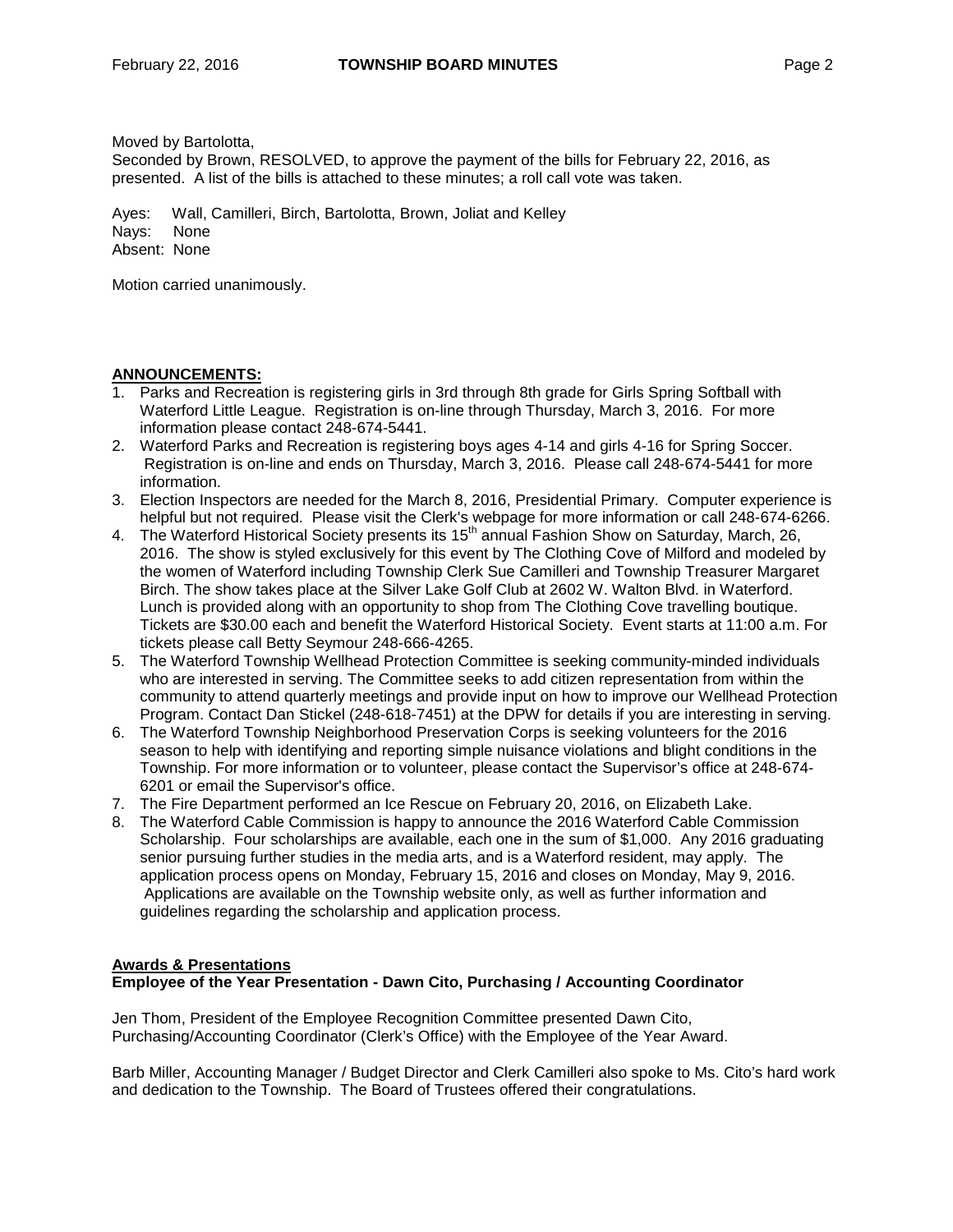## **Reports**

# **1. Cable Department - January 2016**

Moved by Brown,

Seconded by Bartolotta, RESOLVED, to receive the January 2016 Cable Department's Report.

Motion carried unanimously.

# **2. Clerk's Office - December 2015 Preliminary**

Moved by Birch,

Seconded by Bartolotta, RESOLVED, to receive the December 2015 Clerk's Office Preliminary Report.

Motion carried unanimously.

## **3. Department of Public Works Reports - December 2015 and January 2016**

Moved by Camilleri,

Seconded by Joliat, RESOLVED, to receive the December 2015 and January 2016 Department of Public Works Reports.

Motion carried unanimously.

# **4. Development Services Report - December 2015**

Moved by Joliat,

Seconded by Kelley, RESOLVED, to receive the December 2015 Development Services Report.

Motion carried unanimously.

# **5. 51st District Court - January 2016**

Moved by Bartolotta,

Seconded by Brown, RESOLVED, to receive the January 2016 51<sup>st</sup> District Court Report.

Motion carried unanimously.

# **6. Fire Department Report - January 2016**

Moved by Birch,

Seconded by Camilleri, RESOLVED, to receive the January 2016 Fire Department Report.

Motion carried unanimously.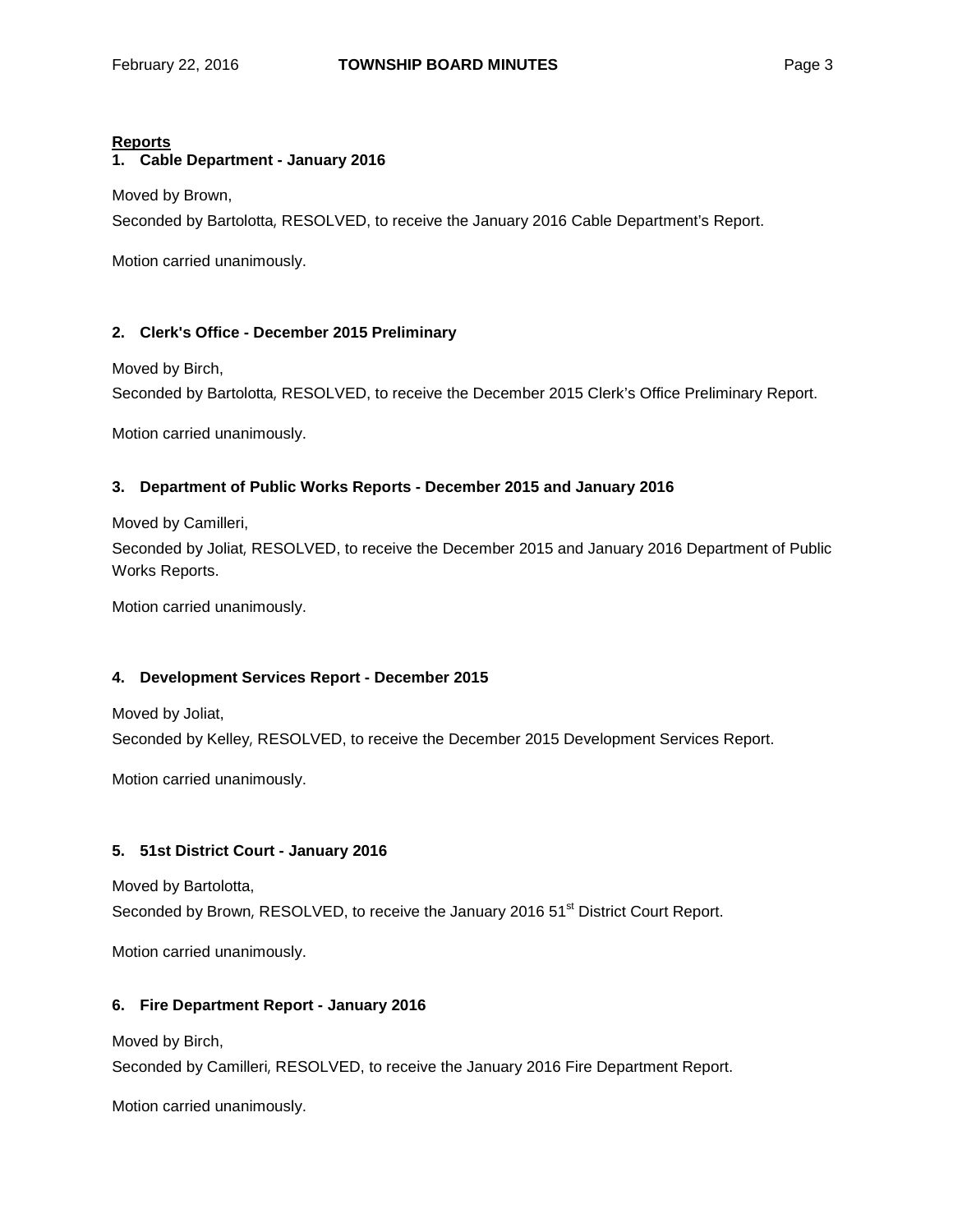### **7. Police Department Reports - November 2015, December 2015, and January 2016**

Moved by Joliat,

Seconded by Camilleri, RESOLVED, to receive the November 2015, December 2015, and January 2016 Police Department Reports.

Motion carried unanimously.

## **8. Treasurer's Report - January 2016**

Moved by Bartolotta,

Seconded by Brown, RESOLVED, to receive the January 2015 Treasurer's Office Report.

Motion carried unanimously.

#### **Old Business**

#### **1. Dangerous Building Public Hearing - 1248 Parkway**

Supervisor Wall opened the Dangerous Building Public Hearing for 1248 Parkway at 6:14 p.m.

Development Services Director, Robert Merinsky, and Building Superintendant, Brent Gibson made a presentation to the Board. The Public Hearing Closed at 6:33 p.m.

### **DANGEROUS BUILDING RESOLUTION**

## **RECITALS:**

A. The Dangerous Building Decision and Order made by the Charter Township of Waterford ("Township') Board of Trustees ("Board") with the adoption of this Resolution is regarding the real property in the Township of Waterford, County of Oakland, State of Michigan, legally described below and referred to in this Resolution as the "Property":

| Address: | 1248 Parkway |
|----------|--------------|
|          |              |

Tax Parcel No.: 13-34-479-029

Legal Description: T3N, R93, SEC 34, MENIWATERS SUB LOT 461 & 489 EXC THAT PART OF LOT 489 BEG AT SE LOT COR, TH N 26 FT ALG E LOT LINE, TH W 103.60 FT, TH S 25 FT ALG W LOT LINE TO SW LOT COR, THE E 104.5 FT ALG S LOT LINE TO BEG

B. Codified in Article VIII of Chapter 4 of the Waterford Charter Township Code as Sections 4- 231 through 4-239, is the Township's Dangerous Building Ordinance, with this Dangerous Building Decision and Order made as provided in Ordinance Sections 4-236(d) and (e).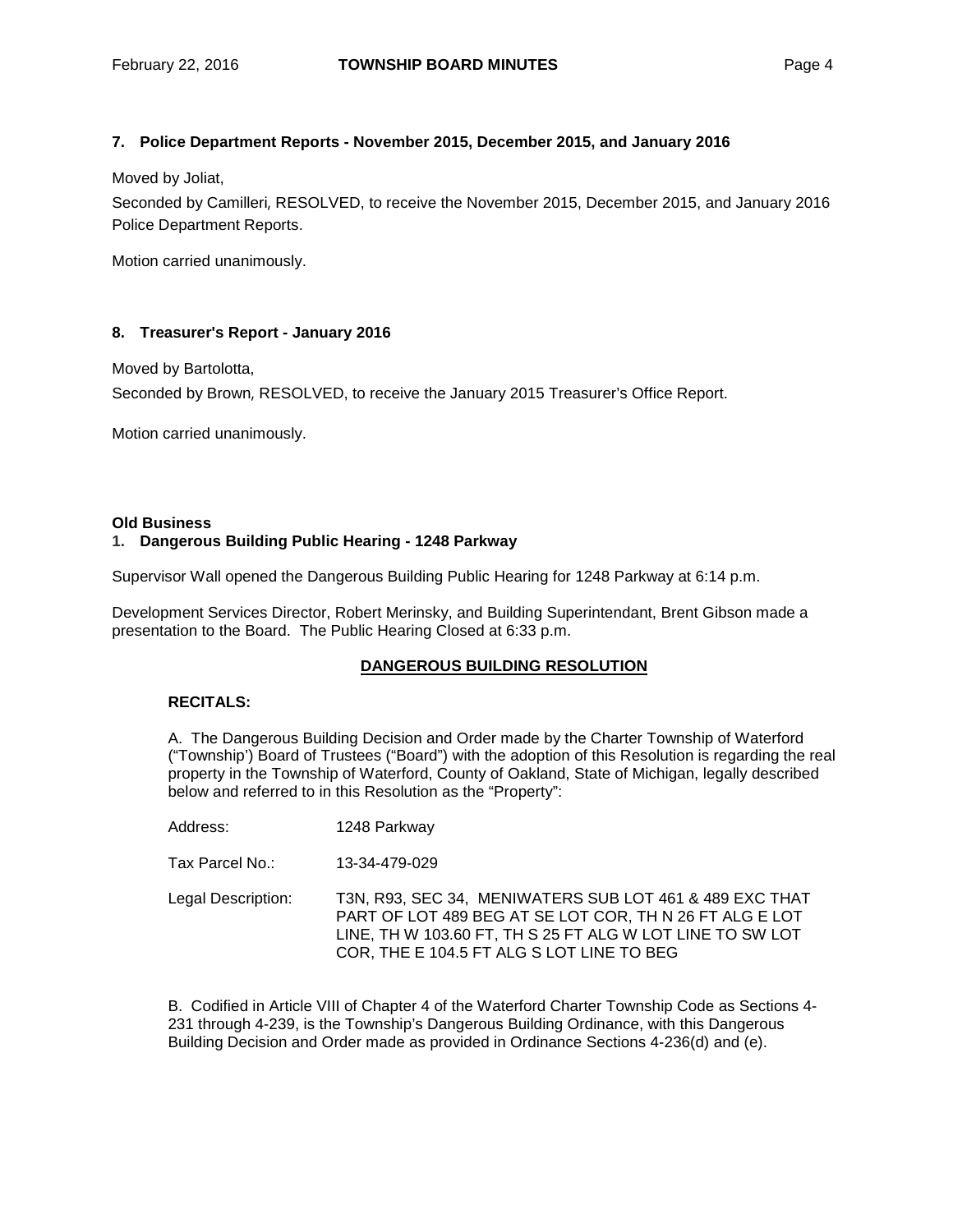### Dangerous Building Public Hearing - 1248 Parkway Continued.

C. On September 9, 2015, at and after conducting a hearing under Ordinance Section 4-236(a), the Township's Dangerous Building Hearing Officer made the Decision and Order that, without the documents it incorporated, is attached to this Resolution.

D. The Hearing Officer's Decision and Order was filed with the Board as a result of the Order not being complied with, resulting in January 25, 2016, at 6:00 PM, being established as the date and time of a Board hearing for the owner, agent, or lessee of the Property to show cause as to why the buildings on the Property should not be demolished as ordered by the Hearing Officer. On January 25, 2016, the Board hearing was commenced and then adjourned by a motion to postpone it to February 22, 2016, at 6:00 PM, to allow the owner time to apply for a repair building permit, which was to be done within 30 days.

E. A Repair Permit Application and the other documents that were due by October 9, 2015, as specified in the Hearing Officer Order were finally delivered to the Township Building Department on February 19, 2016, and appear to be sufficiently complete for purposes of a Permit being issued for the repair of the buildings on the Property to a safe condition that complies with all Township Ordinances.

F. Written notice of the Board's January 25, 2016, and February 22, 2016, show cause hearing dates was given as provided in Ordinance Section 4-235(e), and that hearing was held as scheduled, with the following persons having addressed the Board:

1. Brent Gibson, Building Official and Building Division Superintendent, Development Services Department on January 25, 2016 and February 22, 2016.

- 2. James Maher on January 25, 2016.
- 3. Hana Filipovic on January 25, 2016.

**IT IS THEREFORE RESOLVED**, based on the Findings in the Hearing Officer's Decision and Order and what was presented to the Board at its January 25, 2016 and February 22, 2016, show cause hearing:

1. As related to the Hearing Officer's Decision and Order that the buildings on the Property should be demolished, the show cause hearing is adjourned without date to allow the Property owner an opportunity to repair the buildings to a safe condition that complies with all Township Ordinances.

2. Findings 1, 2, and 3 in the Hearing Officer's Decision and Order are approved.

3. Order # 1 in the Hearing Officer's Decision and Order is modified to extend to February 19, 2016, the deadline date for delivery to the Township Building Department of the Repair Permit Application, signed contract, and contractor agreement required by that Order.

4. Order #2 in the Hearing Officer's Decision and Order is modified to provide that if the repair work is not commenced within 60 days or completed within 105 days of permit issuance, or such later dates approved by the Building Official for reasons beyond the control of the Property owner, the Building Official shall notify the Township Clerk, who shall then schedule a continuation of the show cause hearing on demolition of the buildings for the first regular Township Board meeting date that allows the Clerk to provide notice of that hearing as provided in Ordinance Section 4- 235(e).

5. This Resolution that allows an opportunity to repair the buildings on the Property does not waive the Township Board's ability to order demolition of the buildings at a future show cause hearing if the repairs are not commenced and completed as required.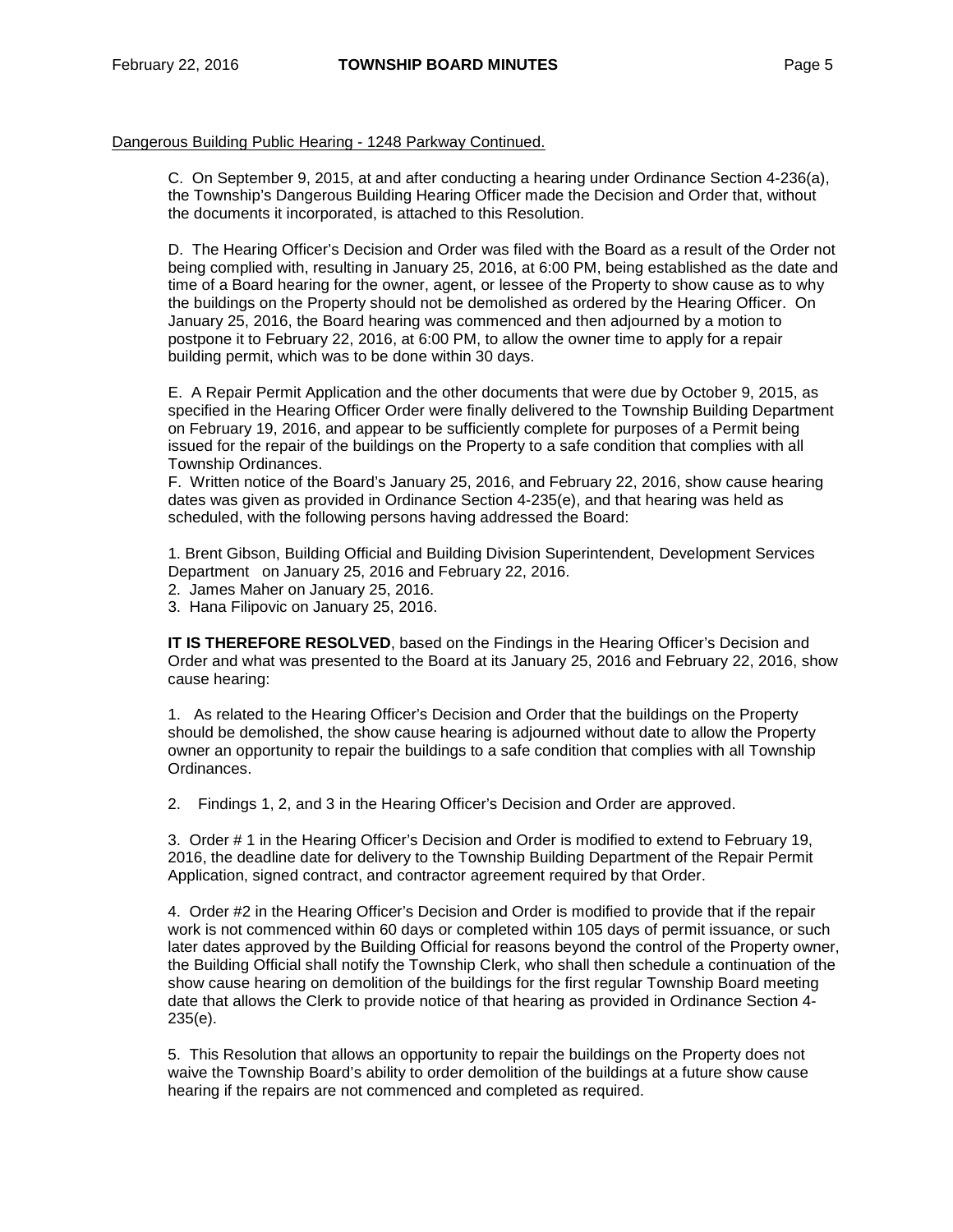### Dangerous Building Public Hearing - 1248 Parkway Continued.

### **CERTIFICATION**

I hereby certify that this Resolution was adopted by the Charter Township of Waterford Board of Trustees at a regular meeting of the Board on February 22, 2016.

\_\_\_\_\_\_\_\_\_\_\_\_\_\_\_\_\_\_\_\_\_\_\_\_\_\_ \_\_\_\_\_\_\_\_\_\_\_\_\_\_\_\_\_\_\_\_\_\_\_\_\_\_\_\_\_\_\_ Date **Sue Camilleri, Township Clerk** Sue Camilleri, Township Clerk

The above Certification was signed before me by Sue Camilleri, the Clerk of the Charter Township of Waterford on February 22, 2016.

When recorded return to: <br>
Sue Camilleri, Clerk<br>
Sue Camilleri, Clerk Sue Camilleri, Clerk (Sue Camilleri, Clerk 1994)<br>
Charter Township of Waterford (Sue My Commission Expires: Charter Township of Waterford 5200 Civic Center Drive Consumer Communication County<br>
Waterford, MI 48329-3773 Consumer Consumer Consumer Consumer Consumer Consumer County

Acting in Oakland County

#### Hearing Officer Dangerous Building Decision and Order – 1248 Parkway

HEARING DATE: September 9, 2015 ADDRESS OF PROPERTY: 1248 PARKWAY TAX PARCEL NO. OF PROPERTY: 13-34-479-029

#### FINDINGS

- 1. Based on the testimony and documents submitted at this hearing, I find the building on this property to be a "dangerous building or structure" for the reasons and under the subsections of the Ordinance identified in the Building Official's Code Violation Report attached to the Correction Order which is incorporated and will be attached to this Decision and Order.
- 2. Considering that the Building Official's estimated \$36,000 cost to repair the building does not exceed its \$48,634 state equalized value determined by the Township Assessor, I find that even though the estimate demolition costs are only \$8,800, the property owner should be allowed a reasonable opportunity to consider and make the required repairs as requested at this hearing.
- 3. Considering that the building's repair costs exceed its estimated \$8,800 estimated demolition cost, and the Building Official's position, I find that the building on this property should be demolished if it is not repaired to a safe condition that complies with all Township Ordinances.

### ORDER

Based on my findings, I order that the building on this property be repaired or demolished, with the property owner to comply with this Order in accordance with the following requirements:

1. By October 9, 2015, or late date allowed by the Building Official for items beyond the control of the property owner, a Demolition or Repair Permit Application, signed contract, and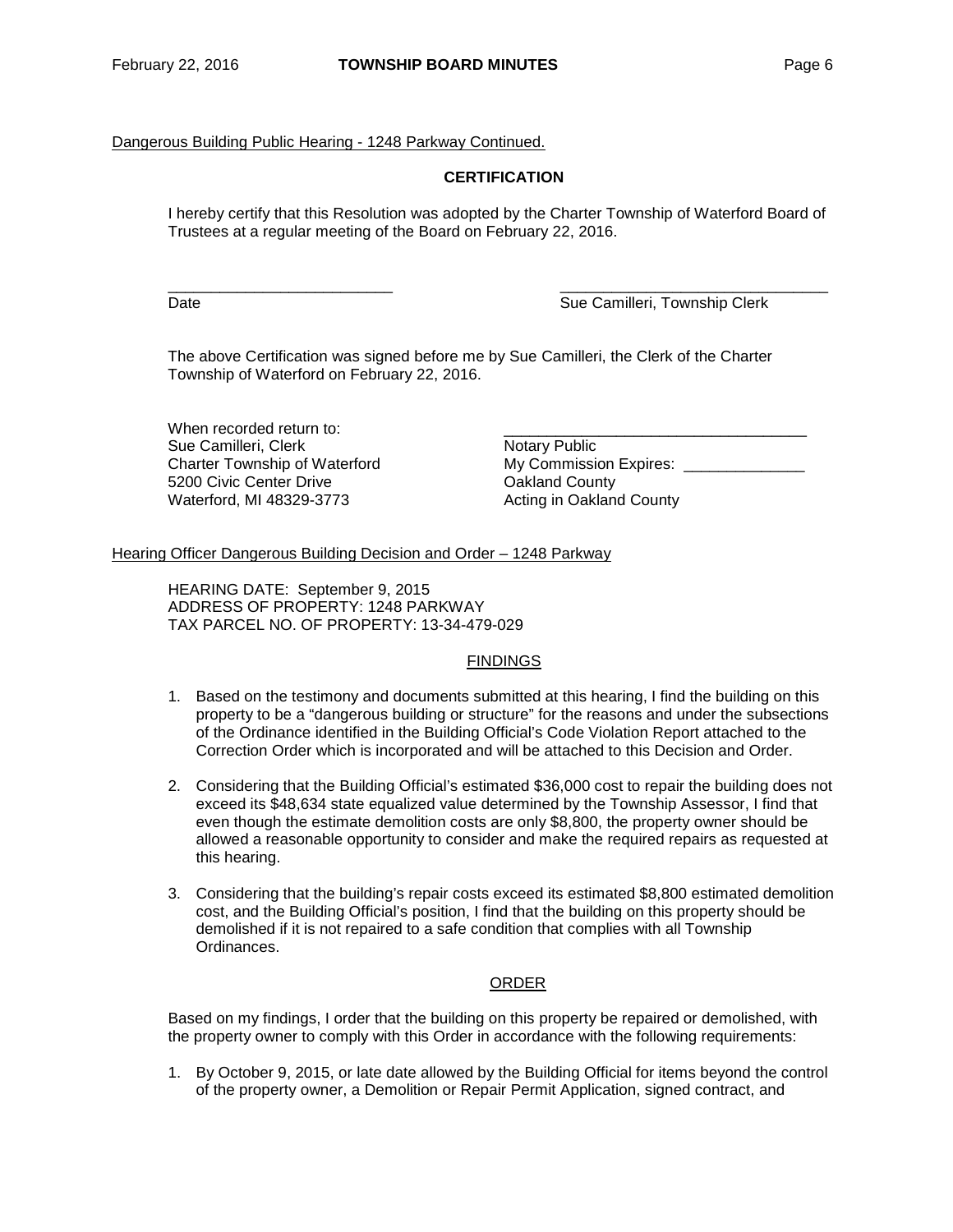### Dangerous Building Public Hearing - 1248 Parkway Continued.

contractor agreement as specified in Sections 1, 2, and 3 of the attached Correction Order shall be delivered to the Township Building Department.

- 2. If a Repair Permit is timely applied for, the required work shall commence within 60 days of permit issuance and be completed within 105 days of permit issuance unless later dates are approved by the Building Official for reasons beyond the control of the property owner.
- 3. If a Demolition Permit is applied for, work shall commence within 60 days of permit issuance and be completed within 90 days of permit issuance unless later dates are approved by the Building Official for reasons beyond the control of the property owner.
- 4. Failure to comply with result in this Decision and Order being filed with the Township Board as my request that the Board take the action necessary to have the building demolished.

Moved by Camilleri, Seconded by Kelley, RESOLVED, to approve the Dangerous Building Resolution for 1248 Parkway Drive; a roll call vote was taken.

Ayes: Wall, Camilleri, Birch, Bartolotta, Brown, Joliat and Kelley Nays: None Absent: None

Motion carried unanimously.

### **New Business**

### 1. **Trenchless Maintenance of Sewage Force Mains**

The following memo was received from William Frtiz, P.E., Director of Public Works.

Attached is a quote from Utility Service Group (USG) in the amount of \$36,000.00 to perform trenchless rehabilitation of Waterford Township DPW's sewage force mains (see Attachment I). The quote is to perform a relatively new process, known as ice-pigging. The process is proprietarily owned by a company in the U.K. and licensed in the U.S. to USG. We therefore recommend and request that the Board award a sole-source contract to Utility Service Group in the amount of \$36,000.00.

Also attached is a memo from Russ Williams, Water & Sewer Superintendent, recommending the contract award (see Attachment II). Russ' memo describes the ice-pigging process and its advantages. The ice-pigging process is relatively new to Michigan, but has been already successfully utilized in the cities of Jackson and Burton.

The proposed contract, in the amount of \$36,000.00, will allow us to rehabilitate the force mains at twelve pumping stations. If you have any questions or comments, please let me know.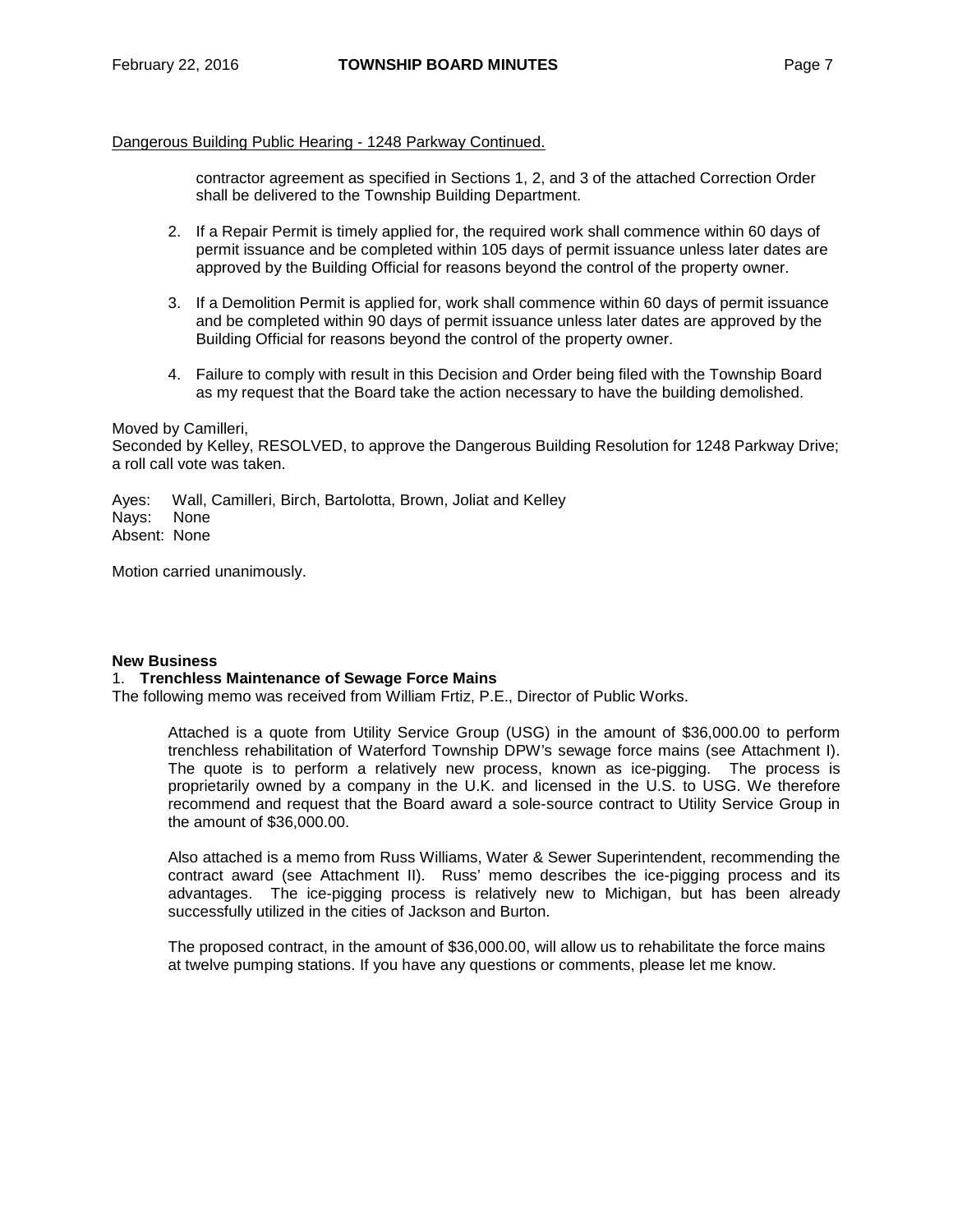### Trenchless Maintenance of Sewage Force Mains Continued.

Moved by Camilleri,

Seconded by Birch, RESOLVED, to award a sole-source contract to Utility Service Group, Inc. for the "Ice Pigging" trenchless maintenance of sewer force mains in the amount of \$36,000.00, with the second sentence in Paragraph 7 of the Proposal/Contract to be deleted; a roll call vote was taken.

Ayes: Wall, Camilleri, Birch, Bartolotta, Brown, Joliat and Kelley Nays: None Absent: None

Motion carried unanimously.

## **2. VFW Post 1008 Parade Permit Request**

Clerk Camilleri presented a parade permit request from the VFW Post 1008, Heart of the Lakes for the Annual Memorial Day Parade to be held on Monday, May 30, 2016 on Dixie Hwy between Sashabaw Road and Williams Lake Road

Moved by Birch,

Seconded by Brown, RESOLVED, to approve the Parade Permit for the Veterans of Foreign Wars, Post 1008, Heart of the Lakes, to hold a Memorial Day Parade on Monday, May 30, 2016, on Dixie Highway beginning at Sashabaw Road and ending at Williams Lake Road; further to direct the Clerk to the Michigan Department of Transportation for the necessary permits.

Motion carried unanimously.

### **3. Resolution In Opposition Of Senate Bill 639**

Clerk Camilleri presented the following Resolution in Opposition of Senate Bill 639.

### RESOLUTION OF THE CHARTER TOWNSHIP OF WATERFORD IN OPPOSITION TO SENATE BILL 639

WHEREAS, State Senator Dave Robertson introduced Senate Bill 639 to the Michigan Senate amending Michigan Election Law; and,

WHEREAS, Senate Bill 639 has been referred to the Committee on Elections and Government Reform; and,

WHEREAS, this proposed law is unnecessarily burdensome to the Clerk's office by requiring the Township Clerk to report daily, beginning 45 days prior to an election, the name of each person voting absentee to the county clerk as well as permits challengers within the Clerk's office anytime during this 45-day time frame; and,

WHEREAS, Senate Bill 639 prohibits the Clerk from deputizing staff for the purpose of verifying the identification of a first time voter for the purpose of voting absentee, effectively making the Township Clerk the only person in the office with the ability to verify identification; and,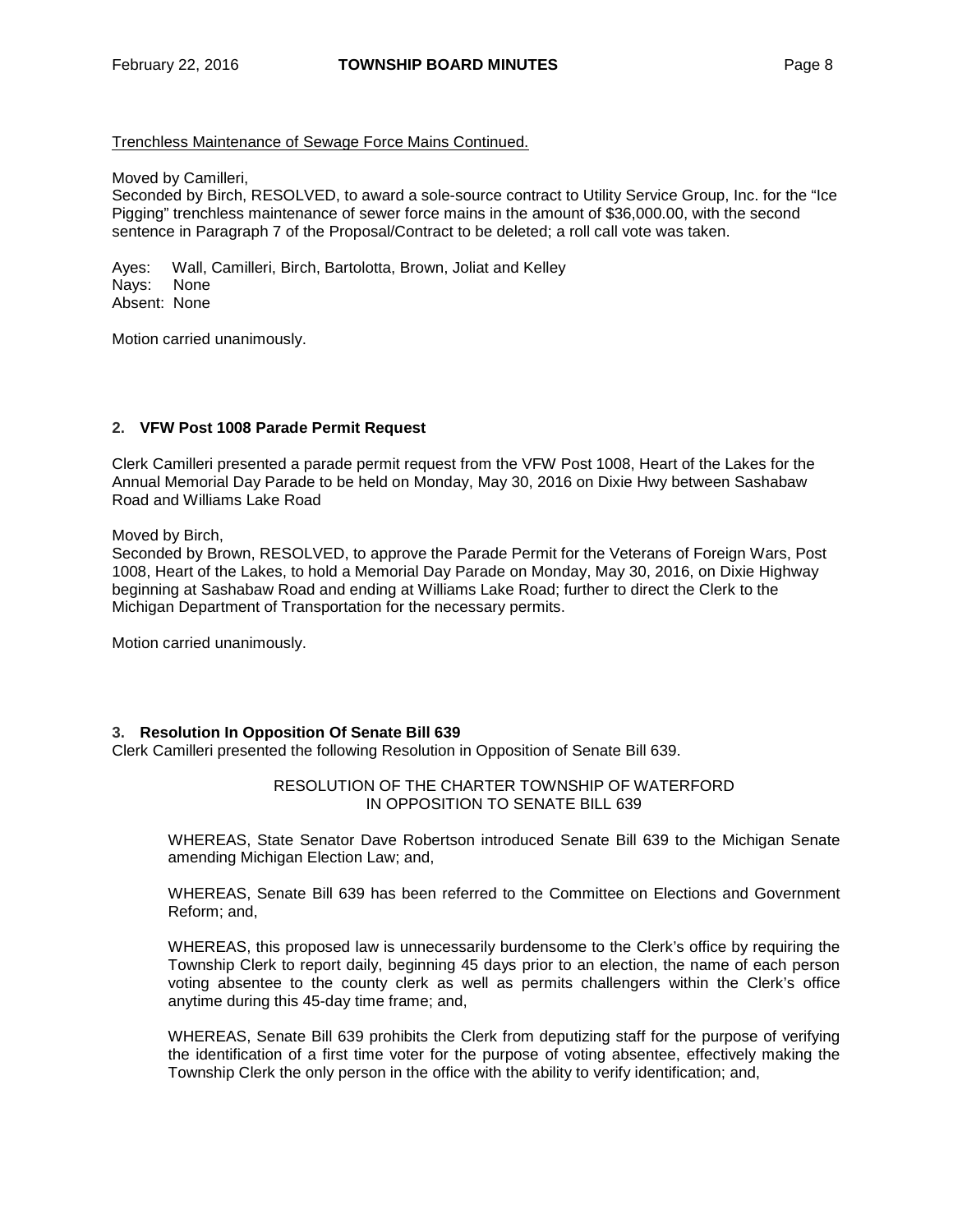#### Resolution In Opposition Of Senate Bill 639 Continued.

WHEREAS, Senate Bill 639 thwarts any efforts by the Clerk's office to accommodate the citizens of their community by prohibiting the clerk's office from being open beyond the normal business hours for the purpose of processing, accepting or issuing absentee ballots as well as prohibits a clerk form operating a satellite office for the purpose of processing, accepting, or issuing an absentee ballot; and,

WHEREAS, the intent of this legislation is to clearly disenfranchise new voters who registered by mail, typically college students who live away at school, from voting absentee by prohibiting them from showing their identification at a Clerk's office or a Secretary of State Branch Office for the purpose of qualifying for voting absentee; and,

WHEREAS, Senate Bill 639 authorizes political campaigning 100 feet from the Clerk's Office during the 45 days prior to an election; and,

WHEREAS, Senate Bill 639 prohibits municipalities from granting or conducting any election activity that is not permitted specifically under the act.

NOW, THEREFORE BE IT RESOLVED as follows:

- (1) The Board of Trustees of the Charter Township of Waterford believes voting and public participation is necessary and vital in a successful democracy; and,
- (2) Senate Bill 639 is intrusive, creates barriers to the election process, disenfranchises new voters, and makes it more difficult for citizens to register and exercise their right to vote; and,
- (3) The Board of Trustees of the Charter Township of Waterford opposes Senate Bill 639 and strongly encourages the state legislature to tackle more pressing election issues such as increasing access to the voting booth by implementing such measures as "No Reason" absentee voting; and,
- (4) Board of Trustees directs that a copy of this Resolution be forwarded to the Township's State Representative and State Senator, the Governor's Office, and the Michigan Township Association.

### **Certification**

I hereby certify that this Resolution was adopted by the Board of Trustees of the Charter Township of Waterford at a regular meeting held on February 22, 2016.

Date: February 22, 2016

Sue Camilleri, Clerk Charter Township of Waterford

Moved by Camilleri, Seconded by Joliat, RESOLVED, to approve the Resolution in Opposition of Senate Bill 639; a roll call vote was taken.

Ayes: Wall, Camilleri, Birch, Bartolotta, Brown, Joliat and Kelley Nays: None Absent: None

Motion carried unanimously.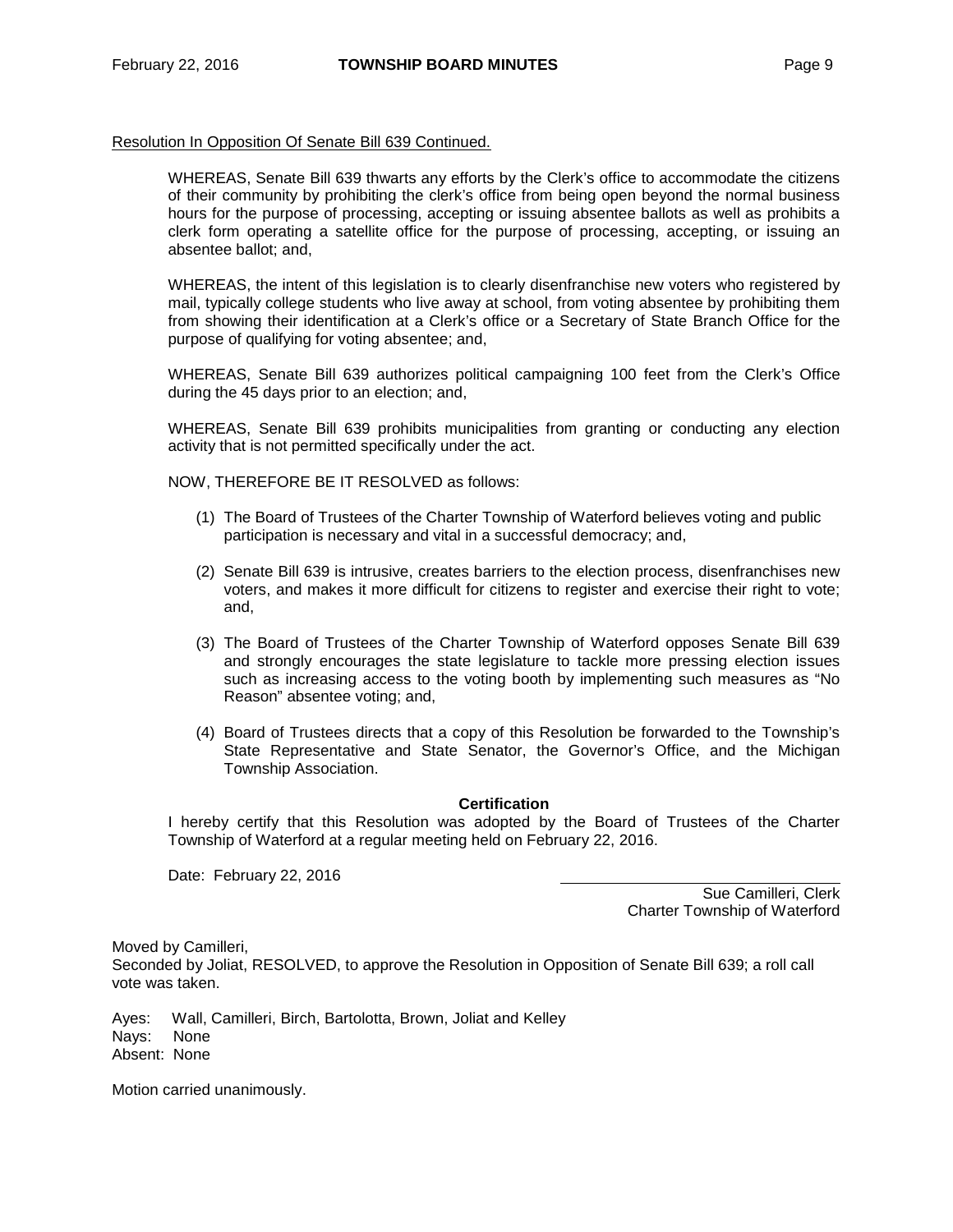### **4. FOIA 15-21000 Appeal**

The following memo was received from Township Attorney Gary Dovre.

Under the Freedom of Information Act (FOIA), a person whose FOIA request is denied has a right to appeal that denial to the Township Board. The Board is allowed ten (10) business days after it is considered to have received an appeal to act on it by: (1) reversing the disclosure denial, (2) issuing a written notice upholding the disclosure denial, or (3) reversing the disclosure denial in part and issuing a written notice upholding the disclosure denial in part.

Under FOIA, Ms. Wilson's Appeal received by the Township Clerk's office on 1/27/2016, was considered received by the Board on the date of your first regular meeting after that (2/8/2016.) That makes your 2/22/2016 meeting the last day for a timely decision and explains why this appeal has been placed on that Agenda. Attached is my 2/9/2016 letter to Ms. Wilson, that provided notice of the hearing date and process, including her opportunity to make a presentation to you at the hearing. In a telephone discussion with her today, she advised that she would be unable to attend the meeting. Her attendance is not required.

The following documents related to this FOIA appeal are also attachments to this letter:

10/30/2015 FOIA request received by Police Dept. on 11/2/2015

- 11/6/2015 Police Department FOIA Coordinator response letter
- 1/25/2016 Appeal letter

As reflected in Ms. Wilson's FOIA Request and Appeal letter, and confirmed by telephone with her today, she wants to obtain copies of photo graphs of a deceased person that were taken as part of the Police Department's investigation on 9/22/2015 at 60 Coleman. During that phone call, Ms. Wilson confirmed that she is not appealing the Police Department's redaction of personal information (addresses, phone #s, and dates of birth for individuals named in the Police Case Report, which I understand to be standard practice.

Although I have not seen the exempted photographs in this case, it is also my understanding that it is standard practice for the Police Department to treat graphic photographs of deceased persons as being information of a personal nature so as to be exempt from disclosure.

The question presented for the Township Board's decision on this appeal is whether the exemption from disclosure of the photographs of the deceased person should be upheld or reversed. That decision should be based on the Board's consideration of the provisions of FOIA upon which the Police Department exempted the photographs from disclosure. Those are found in subsections (a) and (b) of MCL 15.243(1), which read as follows:

- (a) Information of a personal nature if public disclosure of the information would constitute a clearly unwarranted invasion of an individual's privacy.
- (b) Investigating records compiled for law enforcement purposes, but only to the extent that disclosure as a public record would do any of the following: \* \* \*
	- (iii) Constitute an unwarranted invasion of personal privacy.

With respect to privacy rights under the FOIA exemptions, the Police Case Report indicates that the deceased did have a 24-year old daughter, who upon being interviewed, advised she was an only child. According to her Appeal letter, Ms. Wilson was the deceased's cousin.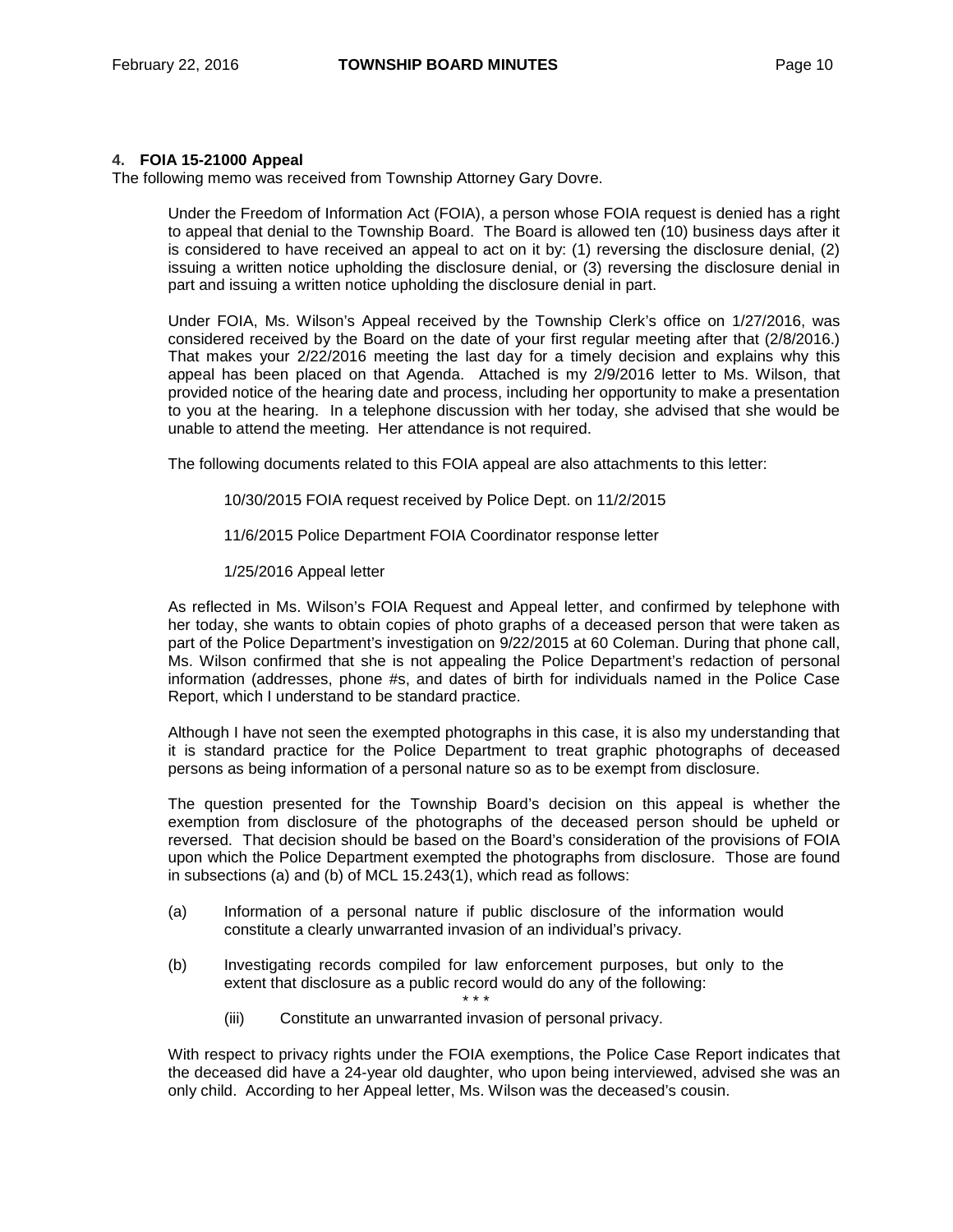#### FOIA 15-21000 Appeal Continued.

The FOIA does not specify a standard of review for the Board is to apply in reaching its decision and does not require you to make findings or explain the reasons for the decision you make. In that context, my recommendation is that you simply base your decision on the language of the FOIA exemptions and whether you agree with the Police Department's determination that those exemptions were properly applied in exempting the photos in question from disclosure.

Considering that Ms. Wilson has explained why she is seeking the photographs, I would note that under FOIA, the reason why a public record is requested, no matter how compelling, is not relevant. Persons making FOIA requests do not have to give reasons. As explained in my letter to Ms. Wilson, if the Board were to reverse the disclosure denial for the photographs in question, public disclosure of those photographs to any other person requesting them (with or without stated reasons), would be required.

For your use in deciding this Appeal, the final attachments to this letter are three (3) alternate Resolutions, one of which should be adopted to make the decision called for under FOIA. While you are certainly free to modify whichever Resolution reflects your decision, I would recommend that your motion be by reference to the applicable Resolution (Upholding, Reversing, or Upholding in Part and Reversing in Part), which will facilitate promptly providing written notice of your decision to Ms. Wilson. The Upholding/Reversing in Part Resolution has been provided based on Ms. Wilson's phone indication that if she did not receive copies of the photos, that she would at least like the opportunity to view them.

I expect to be present at your meeting to provide any assistance you may request.

• Attorney Dovre addressed the Board regarding FOIA Appeal 15-21000. Ms. Wilson was not in attendance.

### **CHARTER TOWNSHIP OF WATERFORD OAKLAND COUNTY, MICHIGAN**

## **RESOLUTION UPHOLDING FOIA DISCLOSURE DENIAL**

At its regular meeting on February 22, 2016, the Township Board of Trustees having reviewed and considered the Appeal by Rachel Wilson of the disclosure denial by the Township Police Department FOIA Coordinator on November 6, 2015, that exempted photographs of a deceased person from disclosure under the FOIA exemptions in MCL 15.243(1)(a) and (b).

**IT IS HEREBY RESOLVED** that the Board of Trustees upholds the disclosure denial.

**IT IS FURTHER RESOLVED** that this Resolution shall serve as the written notice of this decision which shall be considered as issued immediately upon adoption, a copy of which shall be mailed by the Township Clerk to Ms. Wilson.

AYES: NAYES: ABSENT: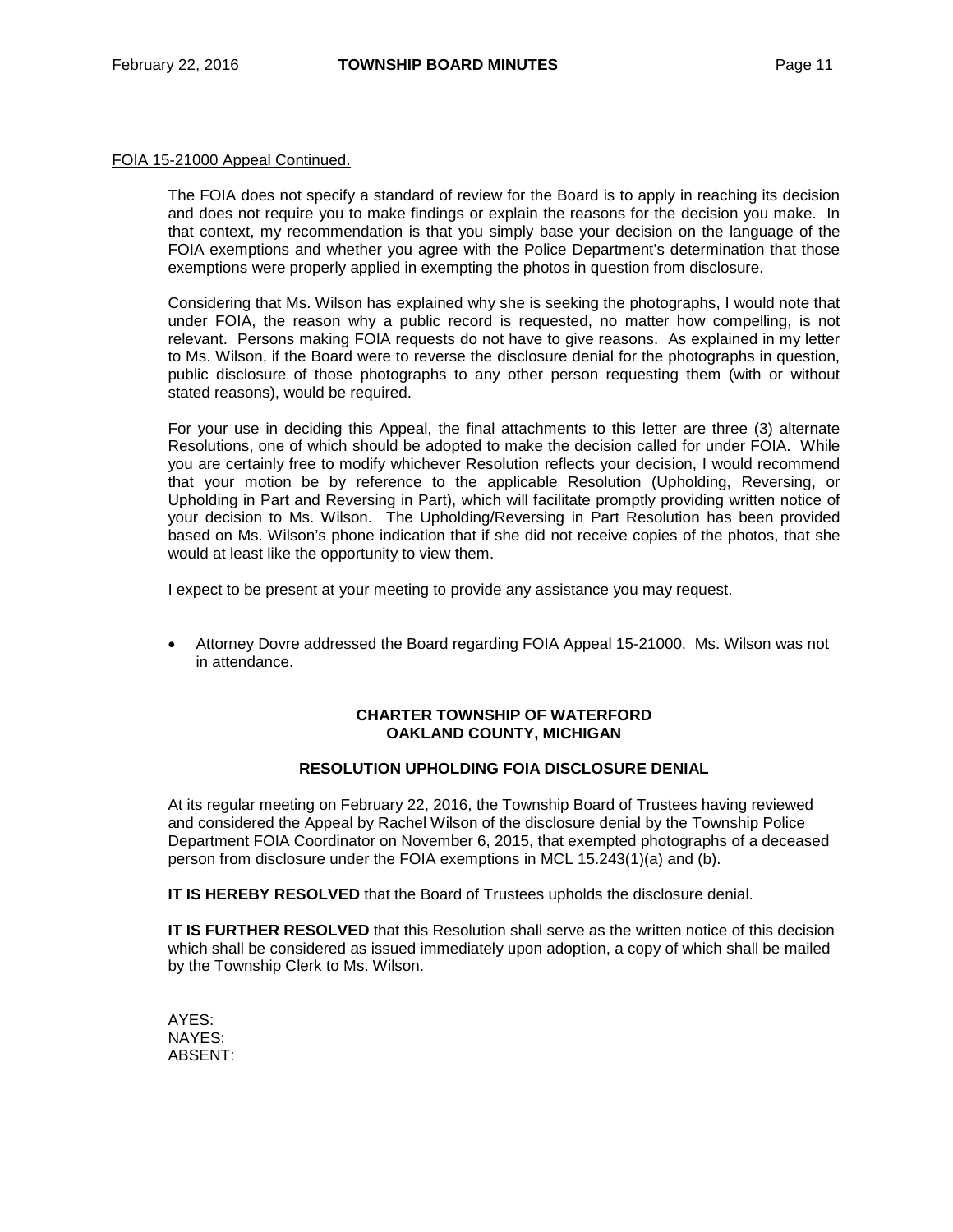## FOIA 15-21000 Appeal Continued.

## **CERTIFICATION**

I hereby certify that this Resolution was adopted by the Charter Township of Waterford Board of Trustees at a regular meeting on February 22, 2016.

Charter Township of Waterford

\_\_\_\_\_\_\_\_\_\_\_\_\_\_\_\_\_\_\_\_\_\_\_\_\_\_ \_\_\_\_\_\_\_\_\_\_\_\_\_\_\_\_\_\_\_\_\_\_\_\_\_\_\_\_\_\_\_ Date **Sue Camilleri, Township Clerk** Sue Camilleri, Township Clerk

Moved by Camilleri,

Seconded by Bartolotta, RESOLVED, to approve the Resolution Upholding FOIA Disclosure Denial of FOIA Appeal 15-20000; a roll call vote was taken.

Ayes: Wall, Camilleri, Birch, Bartolotta, Brown, Joliat and Kelley Nays: None Absent: None

Motion carried unanimously.

## **5. Citizen To Address The Board - T. Schulz And K. Dinda**

Mr. Tom Schulz and Ms. Kim Dinda addressed the board regarding their EMS experience in May 2015. The indicated that protocols were not followed and Mr. Schulz walked to the ambulance while experiencing chest pains. They indicated that the Fire Department promised to follow up with new Waterford training and education for proper chest pain protocol. They were inquiring on the status of the training and would like oversight assurance and accountability.

Resident Joe Latozas addressed the board and indicated that he has received great care from the Waterford Regional Fire Department and has been very happy with their services.

## **6. Citizen To Address The Board – Terry Hodskins, 4117 Chenlot**

Ms. Hodskins address the Board regarding her concerns:

- o Claims Court (prosecutor) is not following the Ordinance and causing needless expense to dog owners
- o Would like stability and due process
- o Time line of when these issues would be addressed
- o Attorney Richard Angelo stated that DNA testing is not in the ordinance
- o Pit bulls should be able to visit to exhibit or show

Multiple citizens address the Board regarding the lack of due process regarding the Pit Bull Ordinance.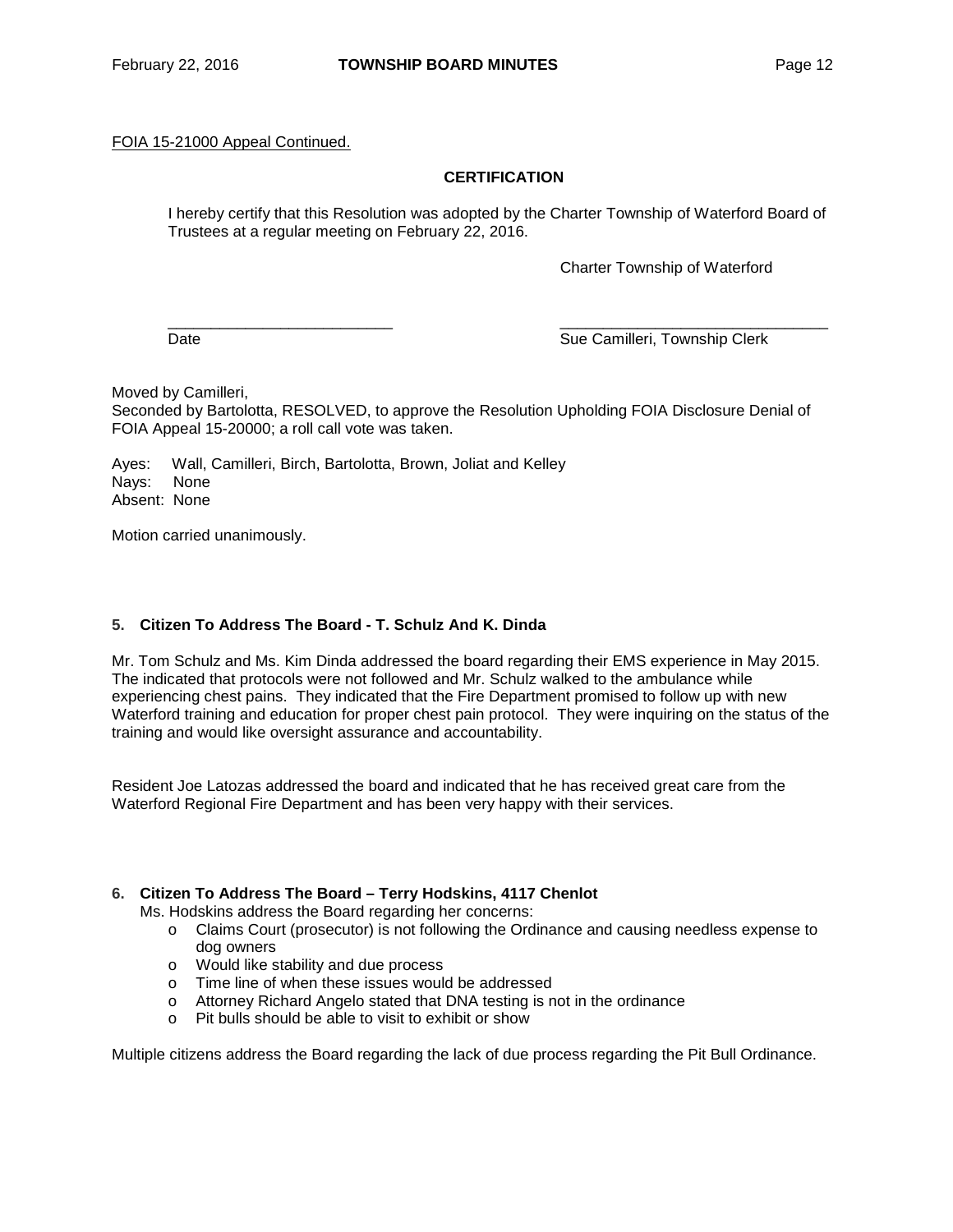- Citizen address the Board regarding the Hatchery Road and Crescent Lake Road intersection stating that drivers are not paying attention to pedestrians and suggested a police car to patrol the intersection.
- $\cdot$  Tom Isaacs announced that he is running for County Commissioner in the 5<sup>th</sup> District.
- Trustee Brown announced she along that Trustees Bartolotta and Kelley will be holding a Meet and Greet at Great Lakes Restaurant on Wednesday, February 24<sup>th</sup> from 6 p.m.  $-$  8 p.m.

Moved by Birch, Seconded by Joliat, RESOLVED, to adjourn the meeting at 8:16 p.m.

Motion carried unanimously.

Sue Camilleri, Clerk

\_\_\_\_\_\_\_\_\_\_\_\_\_\_\_\_\_\_\_\_\_\_\_\_\_\_\_\_\_\_\_\_\_\_\_\_\_\_\_\_\_\_\_\_\_

\_\_\_\_\_\_\_\_\_\_\_\_\_\_\_\_\_\_\_\_\_\_\_\_\_\_\_\_\_\_\_\_\_\_\_\_\_\_\_\_\_\_\_\_\_

Gary Wall, Supervisor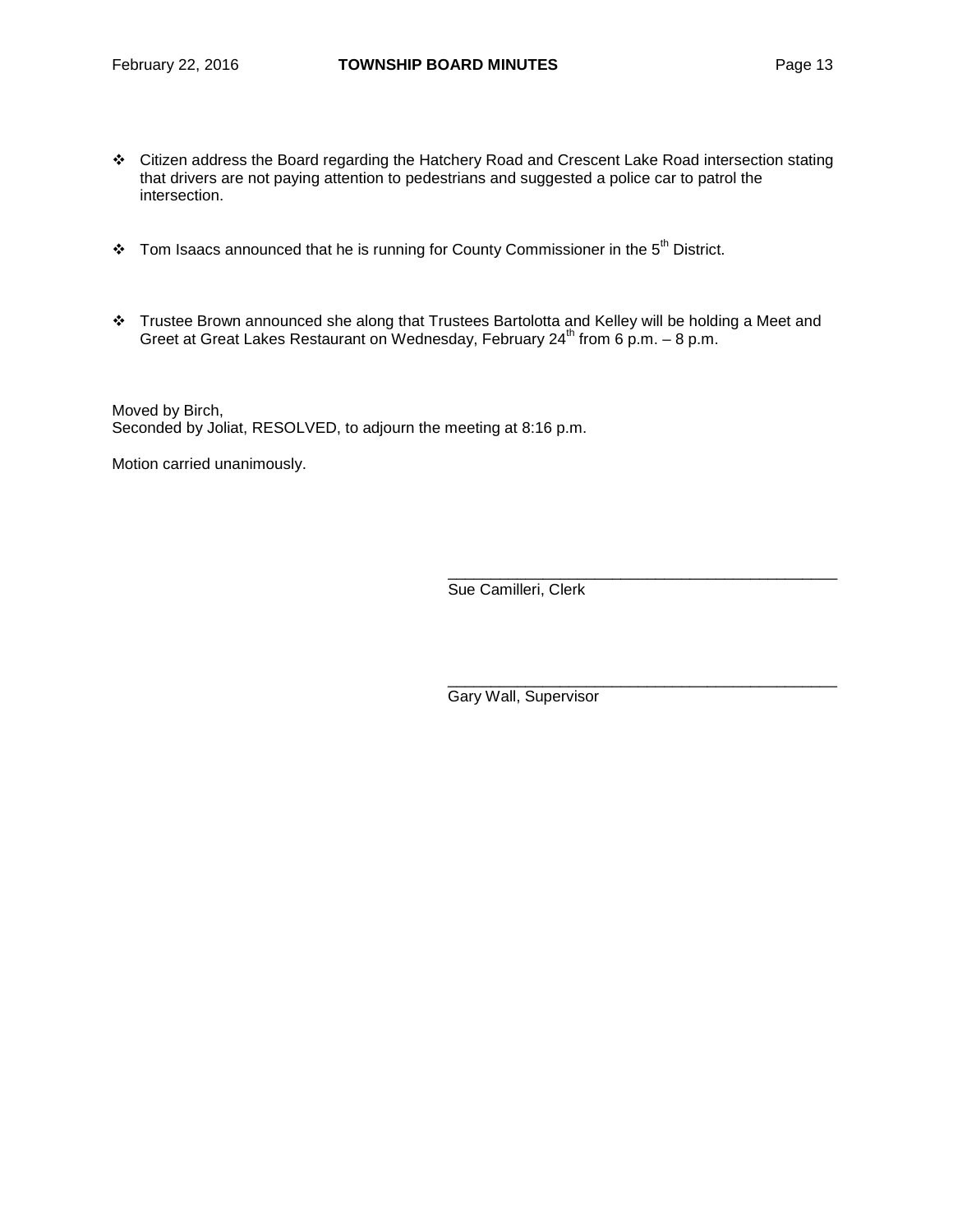#### 02/18/2016 10:06 | WATERFORD TOWNSHIP llievois | AP CHECK RECONCILIATION REGISTER

FOR CASH ACCOUNT: 70000 01000

FOR: Uncleared

| CHECK # CHECK DATE TYPE    VENDOR NAME      |  |                                                            | UNCLEARED | CLEARED BATCH CLEAR DATE |  |  |
|---------------------------------------------|--|------------------------------------------------------------|-----------|--------------------------|--|--|
|                                             |  |                                                            |           |                          |  |  |
| 264211 02/22/2016 PRINTED 011015 TRACTION   |  |                                                            | 508.64    |                          |  |  |
|                                             |  | 264212 02/22/2016 PRINTED 011292 AIRGAS USA, LLC           | 67.73     |                          |  |  |
|                                             |  | 264213 02/22/2016 PRINTED 011730 ARROW PRINTING            | 1,032.32  |                          |  |  |
|                                             |  | 264214 02/22/2016 PRINTED 013119 ALISE ALOUSI              | 300.00    |                          |  |  |
|                                             |  | 264215 02/22/2016 PRINTED 013665 APOLLO FIRE EQUIPMENT CO  | 675.51    |                          |  |  |
|                                             |  | 264216 02/22/2016 PRINTED 013666 APOLLO FIRE APPARATUS     | 290.83    |                          |  |  |
|                                             |  | 264217 02/22/2016 PRINTED 013682 AQUATIC TECHNOLOGIES INC  | 400.00    |                          |  |  |
|                                             |  | 264218 02/22/2016 PRINTED 013740 ARGUS-HAZCO               | 561.63    |                          |  |  |
|                                             |  | 264219 02/22/2016 PRINTED 014472 ALPHA DIRECTIONAL BORING  | 4,000.00  |                          |  |  |
|                                             |  | 264220 02/22/2016 PRINTED 014474 ALCOHOL DRUG ADMINISTRATI |           |                          |  |  |
|                                             |  | 264221 02/22/2016 PRINTED 021079 BAKER & TAYLOR BOOKS      | 243.00    |                          |  |  |
|                                             |  | 264222 02/22/2016 PRINTED 023592 BOSTICK TRUCK CENTER LLC  | 2,609.64  |                          |  |  |
|                                             |  |                                                            | 149.72    |                          |  |  |
|                                             |  | 264223 02/22/2016 PRINTED 023733 BREATHING AIR SYSTEMS     | 99.95     |                          |  |  |
|                                             |  | 264224 02/22/2016 PRINTED 031387 MICHIGAN'S BEST DECK BUIL | 100.00    |                          |  |  |
|                                             |  | 264225 02/22/2016 PRINTED 031422 JFK INVESTMENT CO         | 600.00    |                          |  |  |
|                                             |  | 264226 02/22/2016 PRINTED 031551 JAMES ROBERT MELLEMA      | 400.00    |                          |  |  |
|                                             |  | 264227 02/22/2016 PRINTED 031902 BPH COMMUNITIES INC       | 1,200.00  |                          |  |  |
|                                             |  | 264228 02/22/2016 PRINTED 031919 MISSION ELECTRIC          | 600.00    |                          |  |  |
| 264229 02/22/2016 PRINTED 031936 FRANK KOTZ |  |                                                            | 145.60    |                          |  |  |
|                                             |  | 264230 02/22/2016 PRINTED 032019 CAMBRIDGE PARK DEVELOPMEN | 400.00    |                          |  |  |
| 264231 02/22/2016 PRINTED 032115 KIRCOMANIX |  |                                                            | 600.00    |                          |  |  |
|                                             |  | 264232 02/22/2016 PRINTED 032116 MICHAEL & CAROL JO CAWLEY | 100.00    |                          |  |  |
|                                             |  | 264233 02/22/2016 PRINTED 032117 CHAILLE TOWER CONSULTANTS | 600.00    |                          |  |  |
|                                             |  | 264234 02/22/2016 PRINTED 032118 SONIA BIHAR               | 100.00    |                          |  |  |
|                                             |  | 264235 02/22/2016 PRINTED 032119 PATRICK KENNEY            | 400.00    |                          |  |  |
|                                             |  | 264236 02/22/2016 PRINTED 032120 RJS LOGISTICS             | 100.00    |                          |  |  |
|                                             |  | 264237 02/22/2016 PRINTED 032121 TOWNSEND HOMES LLC        | 400.00    |                          |  |  |
|                                             |  | 264238 02/22/2016 PRINTED 032122 MICHIGAN FINER BUILT HOME | 100.00    |                          |  |  |
| 264239 02/22/2016 PRINTED 032123 DKI INC    |  |                                                            | 100.00    |                          |  |  |
|                                             |  | 264240 02/22/2016 PRINTED 032124 ILLUSION SIGNS            | 100.00    |                          |  |  |
| 264241 02/22/2016 PRINTED 032125 T-MOBILE   |  |                                                            | 600.00    |                          |  |  |
|                                             |  | 264242 02/22/2016 PRINTED 032126 CLIFFORD BONNELL          | 200.00    |                          |  |  |
| 264243 02/22/2016 PRINTED 032127 JOHN HALL  |  |                                                            | 100.00    |                          |  |  |
|                                             |  | 264244 02/22/2016 PRINTED 032128 GARY JOSEPH EAGER II      | 100.00    |                          |  |  |
|                                             |  | 264245 02/22/2016 PRINTED 032129 COMDEC, INC               | 600.00    |                          |  |  |
|                                             |  | 264246 02/22/2016 PRINTED 032131 DAVID MICAH HOBSON        | 100.00    |                          |  |  |
|                                             |  | 264247 02/22/2016 PRINTED 032132 JOHN MCCARTER CONSTRUCTIO | 100.00    |                          |  |  |
|                                             |  | 264248 02/22/2016 PRINTED 033181 CREST HOMES               | 400.00    |                          |  |  |
|                                             |  | 264249 02/22/2016 PRINTED 033601 NEWKIRK ELECTRIC ASSOC    | 600.00    |                          |  |  |
|                                             |  | 264250 02/22/2016 PRINTED 034005 AVER SIGN CO              | 100.00    |                          |  |  |
|                                             |  | 264251 02/22/2016 PRINTED 034339 JAMES ALBERT HILL         | 400.00    |                          |  |  |
|                                             |  | 264252 02/22/2016 PRINTED 035283 FRANK REWOLD AND SON INC  | 1,000.00  |                          |  |  |
|                                             |  | 264253 02/22/2016 PRINTED 035791 SANICK PROPERTIES INC     | 400.00    |                          |  |  |
|                                             |  | 264254 02/22/2016 PRINTED 036618 MATT NEWMAN               | 100.00    |                          |  |  |
|                                             |  | 264255 02/22/2016 PRINTED 036746 THE SIGN PEOPLE           | 100.00    |                          |  |  |
|                                             |  | 264256 02/22/2016 PRINTED 036833 TANNER BUILDING INC       | 100.00    |                          |  |  |
|                                             |  | 264257 02/22/2016 PRINTED 038610 RADIANT HOISTING LLC      | 100.00    |                          |  |  |
|                                             |  | 264258 02/22/2016 PRINTED 039951 FOUNDATION SYSTEMS OF MIC | 100.00    |                          |  |  |
|                                             |  | 264259 02/22/2016 PRINTED 041192 CDW GOVERNMENT INC        | 2,530.58  |                          |  |  |
|                                             |  | 264260 02/22/2016 PRINTED 041460 CLYDES FRAME & WHEEL SERV | 6.12      |                          |  |  |
|                                             |  | 264261 02/22/2016 PRINTED 041495 CMP DISTRIBUTORS INC      | 50.00     |                          |  |  |
|                                             |  |                                                            |           |                          |  |  |
|                                             |  | 264262 02/22/2016 PRINTED 043331 CHEMCO PRODUCTS INC       | 250.00    |                          |  |  |

 $\begin{array}{|c|c|} \hline P & \qquad & 1 \\ \hline \end{array}$  $|apchkren$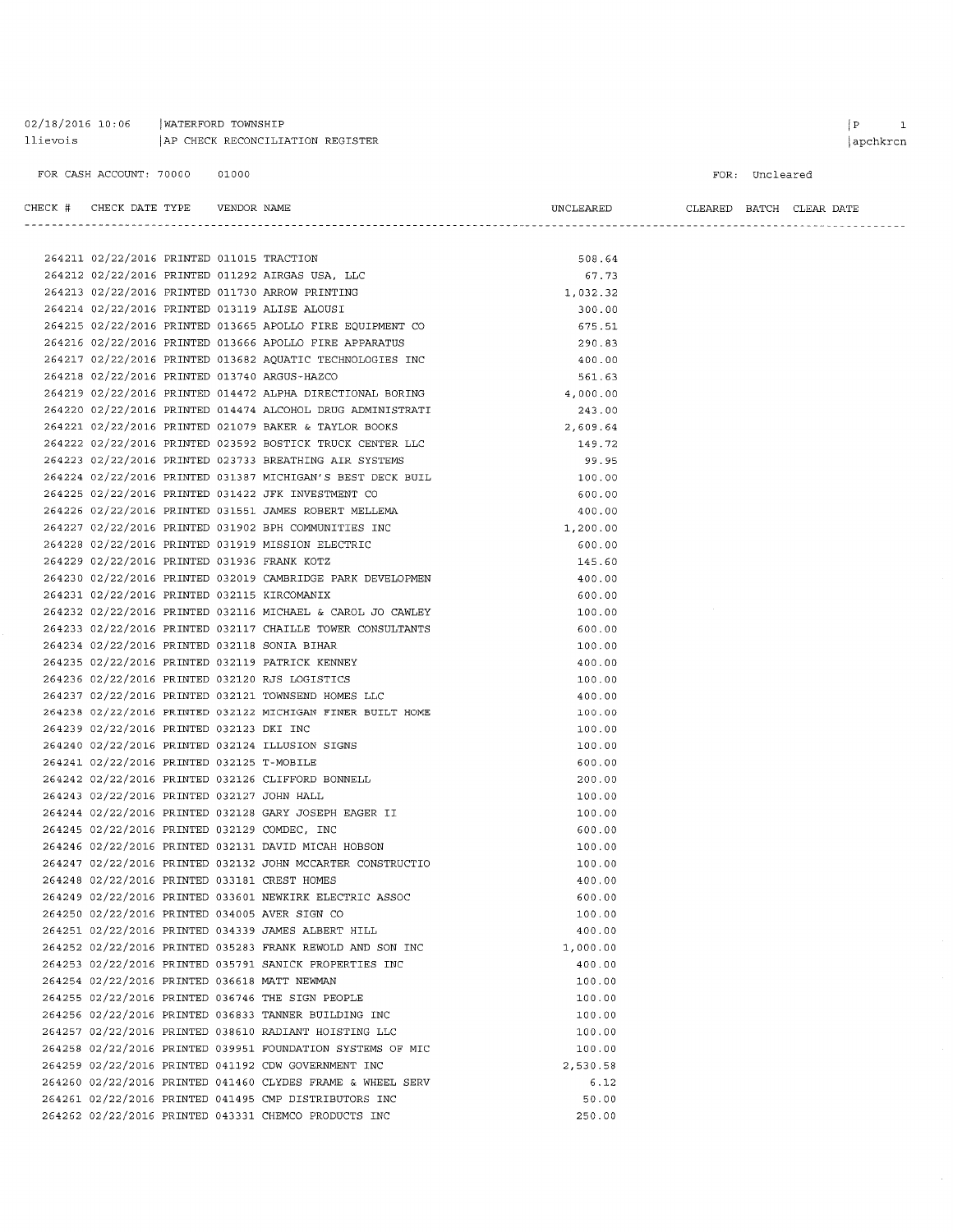02/18/2016 10:06 | WATERFORD TOWNSHIP llievois | AP CHECK RECONCILIATION REGISTER

 $\begin{array}{|c|c|c|}\hline P&\qquad&2 \\\hline \end{array}$ 

#### FOR: Uncleared

| CHECK # CHECK DATE TYPE    VENDOR NAME |  |                                                                                                                                                                                                                                            | UNCLEARED          | CLEARED BATCH CLEAR DATE |  |  |
|----------------------------------------|--|--------------------------------------------------------------------------------------------------------------------------------------------------------------------------------------------------------------------------------------------|--------------------|--------------------------|--|--|
|                                        |  |                                                                                                                                                                                                                                            |                    |                          |  |  |
|                                        |  |                                                                                                                                                                                                                                            |                    |                          |  |  |
|                                        |  | 264263 02/22/2016 PRINTED 043381 CITY OF PONTIAC<br>264264 02/22/2016 PRINTED 043757 CRASH DATA GROUP INC<br>264265 02/22/2016 PRINTED 051445 DLZ<br>264266 02/22/2016 PRINTED 053230 DEMCO INC<br>264267 02/22/2016 PRINTED 053237 DETROI | 1,409.88<br>899.00 |                          |  |  |
|                                        |  |                                                                                                                                                                                                                                            | 1,635.93           |                          |  |  |
|                                        |  |                                                                                                                                                                                                                                            | 342.65             |                          |  |  |
|                                        |  |                                                                                                                                                                                                                                            | 124.00             |                          |  |  |
|                                        |  | 264268 02/22/2016 PRINTED 053562 JACK DOHENY COMPANIES INC                                                                                                                                                                                 | 6,480.42           |                          |  |  |
|                                        |  | 264269 02/22/2016 PRINTED 053756 DRUG SCREENS PLUS                                                                                                                                                                                         | 86.00              |                          |  |  |
|                                        |  | 264270 02/22/2016 PRINTED 063004 EAGLE GRAPHICS AND DESIGN                                                                                                                                                                                 | 450.00             |                          |  |  |
|                                        |  | 264271 02/22/2016 PRINTED 083407 FIRE SERVICE MANAGEMENT                                                                                                                                                                                   | 3,265.90           |                          |  |  |
|                                        |  | 264272 02/22/2016 PRINTED 091016 G & F APPLIANCE, INC                                                                                                                                                                                      | 5.97               |                          |  |  |
|                                        |  | 264273 02/22/2016 PRINTED 091835 GUNNERS METERS & PARTS IN $4,880.20$                                                                                                                                                                      |                    |                          |  |  |
|                                        |  | 264274 02/22/2016 PRINTED 093025 GALE/CENGAGE LEARNING                                                                                                                                                                                     | 388.03             |                          |  |  |
|                                        |  | 264275 02/22/2016 PRINTED 093451 GLOBAL OFFICE SOLUTIONS                                                                                                                                                                                   | 818.65             |                          |  |  |
|                                        |  |                                                                                                                                                                                                                                            | 126.20             |                          |  |  |
|                                        |  | $264277$ 02/22/2016 PRINTED 093565 GOODYEAR AUTO SERV CTR<br>264277 02/22/2016 PRINTED 093580 GORDON FOOD SERVICE INC<br>264278 02/22/2016 PRINTED 093705 CDAINSCRIPT                                                                      | 27.35              |                          |  |  |
|                                        |  |                                                                                                                                                                                                                                            | 1,774.60           |                          |  |  |
|                                        |  | 264279 02/22/2016 PRINTED 093804 MARGIE GREENFIELD                                                                                                                                                                                         | 269.63             |                          |  |  |
|                                        |  | 264280 02/22/2016 PRINTED 093840 LOOMIS FARGO & CO                                                                                                                                                                                         | 658.93             |                          |  |  |
|                                        |  | 264281 02/22/2016 PRINTED 093852 MARIELA GRIFFOR                                                                                                                                                                                           | 300.00             |                          |  |  |
|                                        |  | 264282 02/22/2016 PRINTED 103031 HALT FIRE INC                                                                                                                                                                                             | 222.05             |                          |  |  |
|                                        |  | 264283 02/22/2016 PRINTED 103046 HARRINGTON IND PLASTICS I                                                                                                                                                                                 | 279.70             |                          |  |  |
|                                        |  | 264284 02/22/2016 PRINTED 103060 HARWOOD TUXEDO & UNIFORMS                                                                                                                                                                                 | 224.79             |                          |  |  |
|                                        |  | 264285 02/22/2016 PRINTED 113177 IDEAS FOR YOU                                                                                                                                                                                             | 223.15             |                          |  |  |
|                                        |  | 264286 02/22/2016 PRINTED 113491 IMPRESSIVE PRINTING & PRO                                                                                                                                                                                 | 1,250.00           |                          |  |  |
|                                        |  | 264287 02/22/2016 PRINTED 113493 IMPACT CONSULTING SERVICE                                                                                                                                                                                 | 50.00              |                          |  |  |
|                                        |  | 264288 02/22/2016 PRINTED 113542 INGRAM LIBRARY SERVICES                                                                                                                                                                                   | 878.32             |                          |  |  |
|                                        |  | 264289 02/22/2016 PRINTED 113551 NICHOLS PAPER & SUPPLY CO                                                                                                                                                                                 | 258.30             |                          |  |  |
|                                        |  | 264290 02/22/2016 PRINTED 113701 IRON MOUNTAIN                                                                                                                                                                                             | 383.18             |                          |  |  |
|                                        |  | 264291 02/22/2016 PRINTED 114557 INTERNATIONAL CONTROLS &                                                                                                                                                                                  | 639.65             |                          |  |  |
|                                        |  | 264292 02/22/2016 PRINTED 121003 POWER PLAN                                                                                                                                                                                                | 44.10              |                          |  |  |
|                                        |  | 264293 02/22/2016 PRINTED 121011 J&B MEDICAL SUPPLY                                                                                                                                                                                        | 2,680.07           |                          |  |  |
|                                        |  | 264294 02/22/2016 PRINTED 121135 JC WATER TREATMENT INC                                                                                                                                                                                    | 148.00             |                          |  |  |
|                                        |  | 264295 02/22/2016 PRINTED 121567 JOHNNY III TRUCKING                                                                                                                                                                                       | 1,955.09           |                          |  |  |
|                                        |  | 264296 02/22/2016 PRINTED 121570 JOHNSON & ANDERSON INC                                                                                                                                                                                    | 8,532.50           |                          |  |  |
|                                        |  | 264297 02/22/2016 PRINTED 123023 JAIL ALTERNATIVES FOR MIC                                                                                                                                                                                 | 142.00             |                          |  |  |
|                                        |  | 264298 02/22/2016 PRINTED 123613 JOHNSTON LEWIS ASSOCIATES                                                                                                                                                                                 | 2,453.85           |                          |  |  |
|                                        |  | 264299 02/22/2016 PRINTED 153043 LANGUAGE LINE SERVICES                                                                                                                                                                                    | 50.10              |                          |  |  |
|                                        |  | 264300 02/22/2016 PRINTED 153109 LAKES AREA MARTIAL ARTS                                                                                                                                                                                   | 437.50             |                          |  |  |
|                                        |  | 264301 02/22/2016 PRINTED 153413 LIGHTING SUPPLY CO<br>264302 02/22/2016 PRINTED 161027 MSDS ONLINE                                                                                                                                        | 532.35             |                          |  |  |
|                                        |  | 264303 02/22/2016 PRINTED 163095 MAZZA AUTO PARTS INC                                                                                                                                                                                      | 1,598.00           |                          |  |  |
|                                        |  | 264304 02/22/2016 PRINTED 163107 MADISON GENERATOR SERVICE                                                                                                                                                                                 | 122.51<br>225.00   |                          |  |  |
|                                        |  | 264305 02/22/2016 PRINTED 163476 MIDWEST TAPE                                                                                                                                                                                              | 46.98              |                          |  |  |
|                                        |  | 264306 02/22/2016 PRINTED 163480 MILFORD COUNSELING                                                                                                                                                                                        | 245.00             |                          |  |  |
|                                        |  | 264307 02/22/2016 PRINTED 163491 MIDWEST GRAPHICS & AWARDS                                                                                                                                                                                 | 480.95             |                          |  |  |
|                                        |  | 264308 02/22/2016 PRINTED 174456 STATE OF MICHIGAN                                                                                                                                                                                         | 155.00             |                          |  |  |
|                                        |  | 264309 02/22/2016 PRINTED 174493 MICHIGAN DEPT OF ENVIR QU                                                                                                                                                                                 | 430.00             |                          |  |  |
|                                        |  | 264310 02/22/2016 PRINTED 174870 STATE OF MICHIGAN                                                                                                                                                                                         | 30,687.05          |                          |  |  |
|                                        |  | 264311 02/22/2016 PRINTED 183021 NATIONAL TRAILS                                                                                                                                                                                           | 1,250.00           |                          |  |  |
|                                        |  | 264312 02/22/2016 PRINTED 183052 NAPA AUTO PARTS                                                                                                                                                                                           | 922.46             |                          |  |  |
|                                        |  | 264313 02/22/2016 PRINTED 191884 OVERHEAD DOOR WEST COMMER                                                                                                                                                                                 | 994.00             |                          |  |  |
|                                        |  | 264314 02/22/2016 PRINTED 193074 OAKLAND PRESS                                                                                                                                                                                             | 48.40              |                          |  |  |
|                                        |  |                                                                                                                                                                                                                                            |                    |                          |  |  |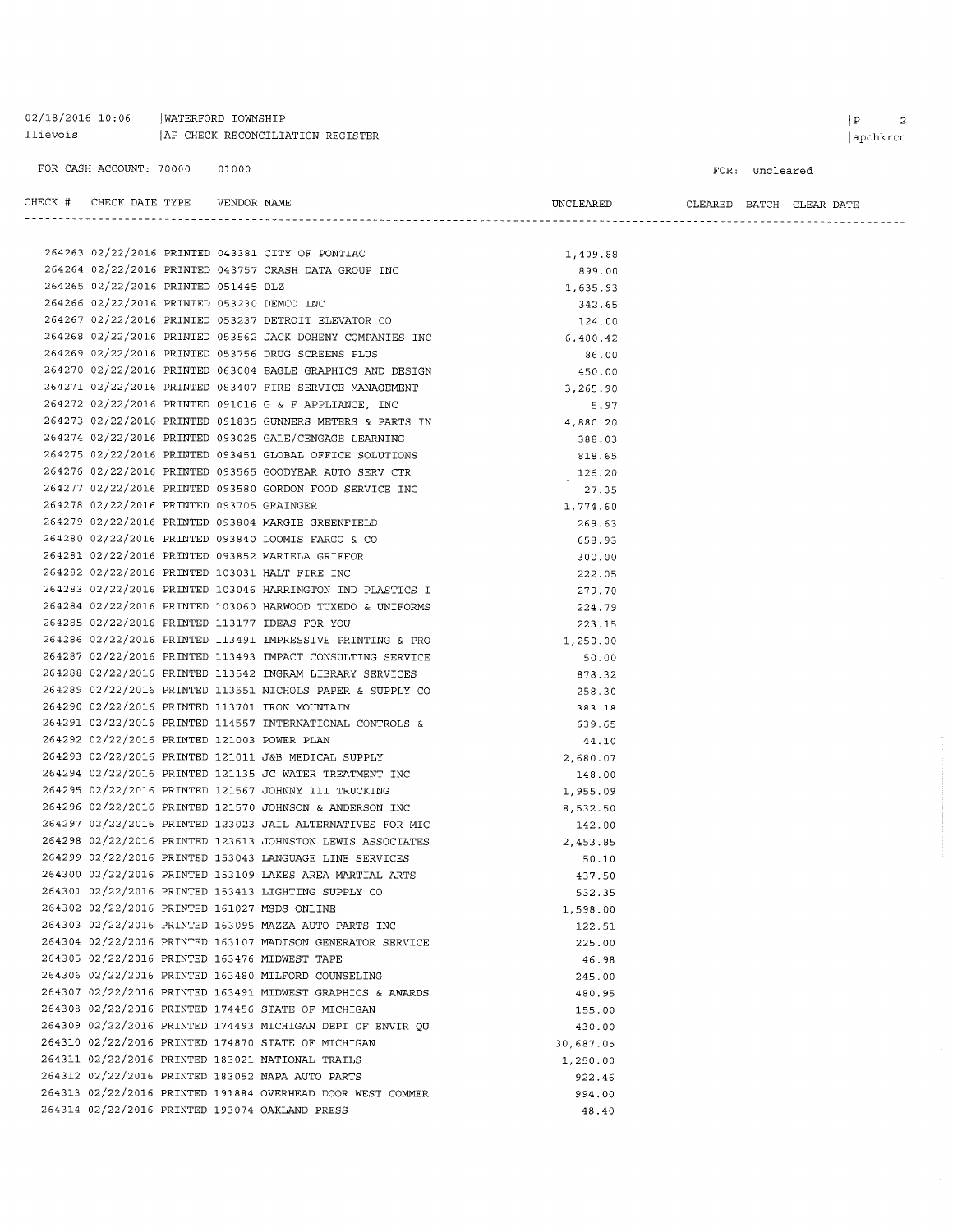02/18/2016 10:06 | WATERFORD TOWNSHIP llievois AP CHECK RECONCILIATION REGISTER

#### FOR: Uncleared

| CHECK # CHECK DATE TYPE    VENDOR NAME      |  |                                                                                                                                                                               | UNCLEARED  |  | CLEARED BATCH CLEAR DATE |
|---------------------------------------------|--|-------------------------------------------------------------------------------------------------------------------------------------------------------------------------------|------------|--|--------------------------|
|                                             |  |                                                                                                                                                                               |            |  |                          |
|                                             |  |                                                                                                                                                                               |            |  |                          |
|                                             |  | 264315 02/22/2016 PRINTED 193074 21ST CENTURY MEDIA-MI<br>264316 02/22/2016 PRINTED 193273 OFFICE DEPOT                                                                       | 211.33     |  |                          |
|                                             |  |                                                                                                                                                                               | 129.58     |  |                          |
|                                             |  | 264317 02/22/2016 PRINTED 204040 OAKLAND COUNTY                                                                                                                               | 168.00     |  |                          |
|                                             |  | 264318 02/22/2016 PRINTED 204040 OAKLAND COUNTY                                                                                                                               | 319,604.49 |  |                          |
|                                             |  | 264319 02/22/2016 PRINTED 204505 OAKLAND SCHOOLS                                                                                                                              | 552.50     |  |                          |
|                                             |  | 264320 02/22/2016 PRINTED 204520 OAKLAND FAMILY SERVICES                                                                                                                      | 376.93     |  |                          |
|                                             |  | 264321 02/22/2016 PRINTED 204740 OAKLAND COUNTY SHERIFFS O                                                                                                                    | 15.00      |  |                          |
|                                             |  | 264322 02/22/2016 PRINTED 211220 MCLAREN OAKLAND                                                                                                                              | 121.00     |  |                          |
|                                             |  | 264323 02/22/2016 PRINTED 213566 COFFEE BREAK INC                                                                                                                             | 34.00      |  |                          |
|                                             |  | 264324 02/22/2016 PRINTED 213714 PRINTING SYSTEMS INC 1,729.44<br>264325 02/22/2016 PRINTED 223932 MARGARETE ALLEN 94.00<br>264326 02/22/2016 PRINTED 227064 SHAWN BRACEWELL. |            |  |                          |
|                                             |  |                                                                                                                                                                               |            |  |                          |
|                                             |  | 264326 02/22/2016 PRINTED 227064 SHAWN BRACEWELL                                                                                                                              | 32.00      |  |                          |
|                                             |  | 264327 02/22/2016 PRINTED 227065 MELISSA HILLIARD                                                                                                                             | 115.00     |  |                          |
|                                             |  | 264328 02/22/2016 PRINTED 227066 ASHLEY HOLCOMB                                                                                                                               | 50.00      |  |                          |
|                                             |  | 264329 02/22/2016 PRINTED 227067 HEATHER EVJEN                                                                                                                                | 160.00     |  |                          |
|                                             |  | 264330 02/22/2016 PRINTED 241960 DON RYKER DVM & ASSOC                                                                                                                        | 210.00     |  |                          |
|                                             |  | 264331 02/22/2016 PRINTED 243040 PENGUIN RANDOM HOUSE LLC                                                                                                                     | 107.25     |  |                          |
|                                             |  | 264332 02/22/2016 PRINTED 243206 RECORDED BOOKS LLC                                                                                                                           | 828.76     |  |                          |
|                                             |  | 264333 02/22/2016 PRINTED 243228 STELLA REYES                                                                                                                                 | 90.00      |  |                          |
| 264334 02/22/2016 PRINTED 243623 DAVID ROWE |  |                                                                                                                                                                               | 240.00     |  |                          |
|                                             |  | 264335 02/22/2016 PRINTED 243645 LISA ROCHFORD                                                                                                                                | 287.50     |  |                          |
|                                             |  | 264336 02/22/2016 PRINTED 251026 SLOAN AUTO WASH                                                                                                                              | 56.00      |  |                          |
|                                             |  | 264337 02/22/2016 PRINTED 251238 SERVICE HEATING & PLUMBIN 1,397.10                                                                                                           |            |  |                          |
|                                             |  | 264338 02/22/2016 PRINTED 251323 THE SHERWIN-WILLIAMS CO                                                                                                                      | 105.18     |  |                          |
|                                             |  | 264339 02/22/2016 PRINTED 253673 SPRING MOUNTAIN WATER CO                                                                                                                     | 40.00      |  |                          |
|                                             |  | 264340 02/22/2016 PRINTED 254774 SZOTT CHRYSLER JEEP                                                                                                                          | 532.55     |  |                          |
|                                             |  | 264341 02/22/2016 PRINTED 263227 TELEVEND SERVICES, INC                                                                                                                       | 235.35     |  |                          |
|                                             |  | 264342 02/22/2016 PRINTED 263365 TIME EMERGENCY EQUIPMENT<br>264343 02/22/2016 PRINTED 263738 TRINITY TOOL CO                                                                 | 58.95      |  |                          |
|                                             |  |                                                                                                                                                                               | 311.51     |  |                          |
|                                             |  | 264344 02/22/2016 PRINTED 263772 TRENDSET COMMUNICATIONS G 4,583.33                                                                                                           |            |  |                          |
| 264345 02/22/2016 PRINTED 271536 UPS STORE  |  |                                                                                                                                                                               | 270.92     |  |                          |
|                                             |  | 264346 02/22/2016 PRINTED 273533 UNIFIRST CORP                                                                                                                                | 751.23     |  |                          |
|                                             |  | 264347 02/22/2016 PRINTED 273542 UNIQUE MGMT SERVICES INC                                                                                                                     | 170.05     |  |                          |
|                                             |  | 264348 02/22/2016 PRINTED 283242 VERIZON WIRELESS                                                                                                                             | 289.00     |  |                          |
|                                             |  | 264349 02/22/2016 PRINTED 283242 VERIZON WIRELESS                                                                                                                             | 1,175.00   |  |                          |
|                                             |  | 264350 02/22/2016 PRINTED 283242 VERIZON WIRELESS                                                                                                                             | 2,014.55   |  |                          |
|                                             |  | 264351 02/22/2016 PRINTED 283247 VESCO OIL CORP                                                                                                                               | 1,312.45   |  |                          |
|                                             |  | 264352 02/22/2016 PRINTED 291365 PRAXAIR DISTRIBUTION INC                                                                                                                     | 272.22     |  |                          |
|                                             |  | 264353 02/22/2016 PRINTED 293016 WATERFORD AREA CHAMBER OF                                                                                                                    | 75.00      |  |                          |
|                                             |  | 264354 02/22/2016 PRINTED 293236 WEST SHORE FIRE                                                                                                                              | 197.84     |  |                          |
|                                             |  | 264355 02/22/2016 PRINTED 293348 WHITLOCK BUSINESS SYSTEMS                                                                                                                    | 7,598.44   |  |                          |

264357 02/22/2016 PRINTED 304960 WATERFORD COALITION FOR Y

147 CHECKS CASH ACCOUNT TOTAL

454, 473.11

75.00

240.00

ok to release functs

264356 02/22/2016 PRINTED 293426 STACY WILLIAMS

 $.00$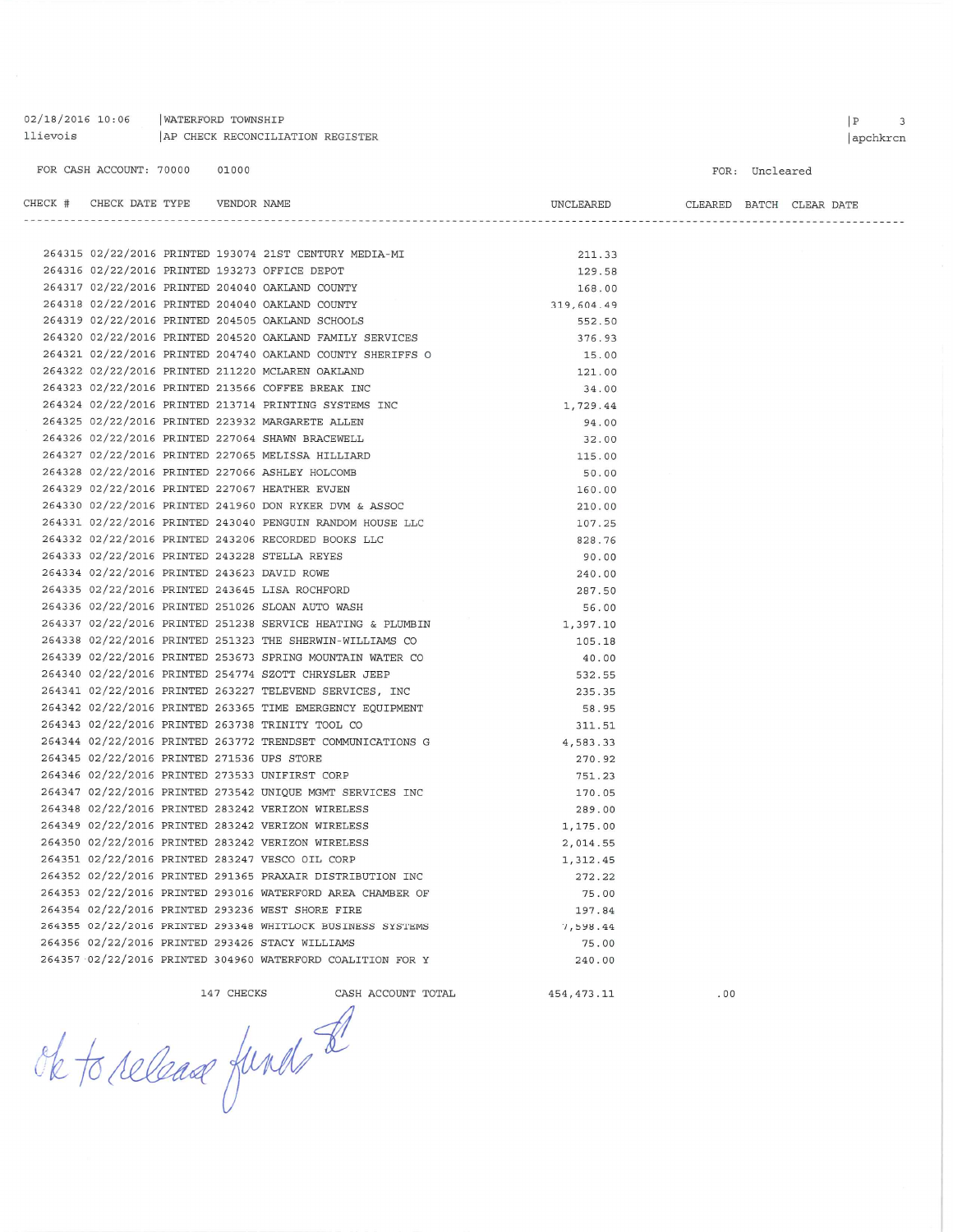Advance Checks mailed 2-9-72-18

| 02/18/2016 10:06 | WATERFORD TOWNSHIP               |
|------------------|----------------------------------|
| llievois         | AP CHECK RECONCILIATION REGISTER |

VENDOR NAME

264202 02/16/2016 PRINTED 193074 21ST CENTURY MEDIA-MI 264203 02/16/2016 PRINTED 213366 PITNEY BOWES RESERVE ACCO

FOR CASH ACCOUNT: 70000 01000  $|P|$  $\overline{\phantom{a}}$ apchkrcn

FOR: Uncleared

| CHECK # CHECK DATE TYPE    VENDOR NAME     |  |                                                            | UNCLEARED   |  | CLEARED BATCH CLEAR DATE |
|--------------------------------------------|--|------------------------------------------------------------|-------------|--|--------------------------|
|                                            |  |                                                            |             |  |                          |
|                                            |  | 264152 02/09/2016 PRINTED 013684 AQUATIC SERVICES INC      | 1,500.00    |  |                          |
|                                            |  | 264153 02/09/2016 PRINTED 013685 APPLIED IMAGING           | 489.40      |  |                          |
|                                            |  | 264154 02/09/2016 PRINTED 013728 GLEN F. ARMSTRONG         | 25.00       |  |                          |
|                                            |  | 264155 02/09/2016 PRINTED 043364 AT&T MOBILITY             | 91.22       |  |                          |
|                                            |  | 264156 02/09/2016 PRINTED 043626 CONSUMERS ENERGY          | 28, 266.68  |  |                          |
|                                            |  | 264157 02/09/2016 PRINTED 043685 COMCAST CABLEVISION       | 59.06       |  |                          |
|                                            |  | 264158 02/09/2016 PRINTED 043722 SHARON CRAIN              | 65.95       |  |                          |
|                                            |  | 264159 02/09/2016 PRINTED 043904 COMERICA COMMERCIAL CARD  | 646.61      |  |                          |
|                                            |  | 264160 02/09/2016 PRINTED 044051 CONSUMERS LIFE INSURANCE  | 4,233.31    |  |                          |
|                                            |  | 264161 02/09/2016 PRINTED 053053 NANCY DAWSON              | 760.00      |  |                          |
|                                            |  | 264162 02/09/2016 PRINTED 073384 RICK HUTCHINSON           | 147.00      |  |                          |
|                                            |  | 264163 02/09/2016 PRINTED 073855 JENNIFER THOM             | 362.18      |  |                          |
|                                            |  | 264164 02/09/2016 PRINTED 073914 GERALD WARD               | 493.40      |  |                          |
|                                            |  | 264165 02/09/2016 PRINTED 073942 RUSS WALKER               | 147.00      |  |                          |
|                                            |  | 264166 02/09/2016 PRINTED 082270 51ST DISTRICT COURT       | 276.96      |  |                          |
|                                            |  | 264167 02/09/2016 PRINTED 082271 50TH DISTRICT COURT       | 500.00      |  |                          |
|                                            |  | 264168 02/09/2016 PRINTED 093451 GLOBAL OFFICE SOLUTIONS   | 408.35      |  |                          |
|                                            |  | 264169 02/09/2016 PRINTED 093565 GOODYEAR AUTO SERV CTR    | 316.04      |  |                          |
|                                            |  | 264170 02/09/2016 PRINTED 093851 CHRISTOPHER GULLEN        | 100.00      |  |                          |
|                                            |  | 264171 02/09/2016 PRINTED 111122 ICON ENTERPRISES, INC     | 14,799.00   |  |                          |
|                                            |  | 264172 02/09/2016 PRINTED 161140 MCNABS HARDWARE           | 501.05      |  |                          |
|                                            |  | 264173 02/09/2016 PRINTED 163448 MICHIGAN SUPREME COURT FI | 5,201.52    |  |                          |
|                                            |  | 264174 02/09/2016 PRINTED 164253 TONY MARTINEZ             | 45.79       |  |                          |
|                                            |  | 264175 02/09/2016 PRINTED 174431 STATE OF MICHIGAN         | 25.00       |  |                          |
|                                            |  | 264176 02/09/2016 PRINTED 211016 PLM LAKE & LAND MANAGEMEN | 1,750.00    |  |                          |
|                                            |  | 264177 02/09/2016 PRINTED 243041 THOMAS RAYNER             | 2,500.01    |  |                          |
|                                            |  | 264178 02/09/2016 PRINTED 293016 WATERFORD AREA CHAMBER OF | 100.00      |  |                          |
|                                            |  | 264179 02/09/2016 PRINTED 304930 WATERFORD TOWNSHIP DPW    | 541.12      |  |                          |
|                                            |  | 264180 02/16/2016 PRINTED 011730 ARROW PRINTING            | 444.36      |  |                          |
|                                            |  | 264181 02/16/2016 PRINTED 013728 GLEN F. ARMSTRONG         | 300.00      |  |                          |
|                                            |  | 264182 02/16/2016 PRINTED 013728 GLEN F. ARMSTRONG         | 25.00       |  |                          |
|                                            |  | 264183 02/16/2016 PRINTED 023277 BELLA FLORIST AND GIFTS   | 100.00      |  |                          |
|                                            |  | 264184 02/16/2016 PRINTED 043365 CINCINNATI TIME SYSTEMS   | 870.00      |  |                          |
|                                            |  | 264185 02/16/2016 PRINTED 043389 CITY OF FARMINGTON HILLS  | 180.00      |  |                          |
|                                            |  | 264186 02/16/2016 PRINTED 043582 COMPREHENSIVE RISK SERV I | 6, 240.00   |  |                          |
|                                            |  | 264187 02/16/2016 PRINTED 043626 CONSUMERS ENERGY          | 5,960.28    |  |                          |
|                                            |  | 264188 02/16/2016 PRINTED 043952 CYNERGY WIRELESS          | 311.04      |  |                          |
|                                            |  | 264189 02/16/2016 PRINTED 053389 LUNGHAMER GMC INC         | 968.56      |  |                          |
|                                            |  | 264190 02/16/2016 PRINTED 073362 DANIEL HIMMELSPACH        | 1,298.55    |  |                          |
| 264191 02/16/2016 PRINTED 073489 KAREN LEE |  |                                                            | 65.00       |  |                          |
|                                            |  | 264192 02/16/2016 PRINTED 083027 FARM BUREAU INSURANCE     | 675.00      |  |                          |
|                                            |  | 264193 02/16/2016 PRINTED 083452 SUBURBAN FORD OF WATERFOR | 1,480.95    |  |                          |
|                                            |  | 264194 02/16/2016 PRINTED 083466 FLEX ADMINISTRATORS INC   | 406.00      |  |                          |
|                                            |  | 264195 02/16/2016 PRINTED 103579 HOME DEPOT CREDIT SERVICE | 87.59       |  |                          |
|                                            |  | 264196 02/16/2016 PRINTED 103863 KENNETH HUGHES            | 160.39      |  |                          |
|                                            |  | 264197 02/16/2016 PRINTED 161700 MMRMA UNDERWRITING DEPT   | 454, 335.00 |  |                          |
|                                            |  | 264198 02/16/2016 PRINTED 161700 MMRMA UNDERWRITING DEPT   | 50,000.00   |  |                          |
|                                            |  | 264199 02/16/2016 PRINTED 163095 MAZZA AUTO PARTS INC      | 945.58      |  |                          |
|                                            |  | 264200 02/16/2016 PRINTED 163095 MAZZA AUTO PARTS INC      | 6.85        |  |                          |
|                                            |  | 264201 02/16/2016 PRINTED 183052 NAPA AUTO PARTS           | 482.37      |  |                          |
|                                            |  |                                                            |             |  |                          |

569.95

1,500.00